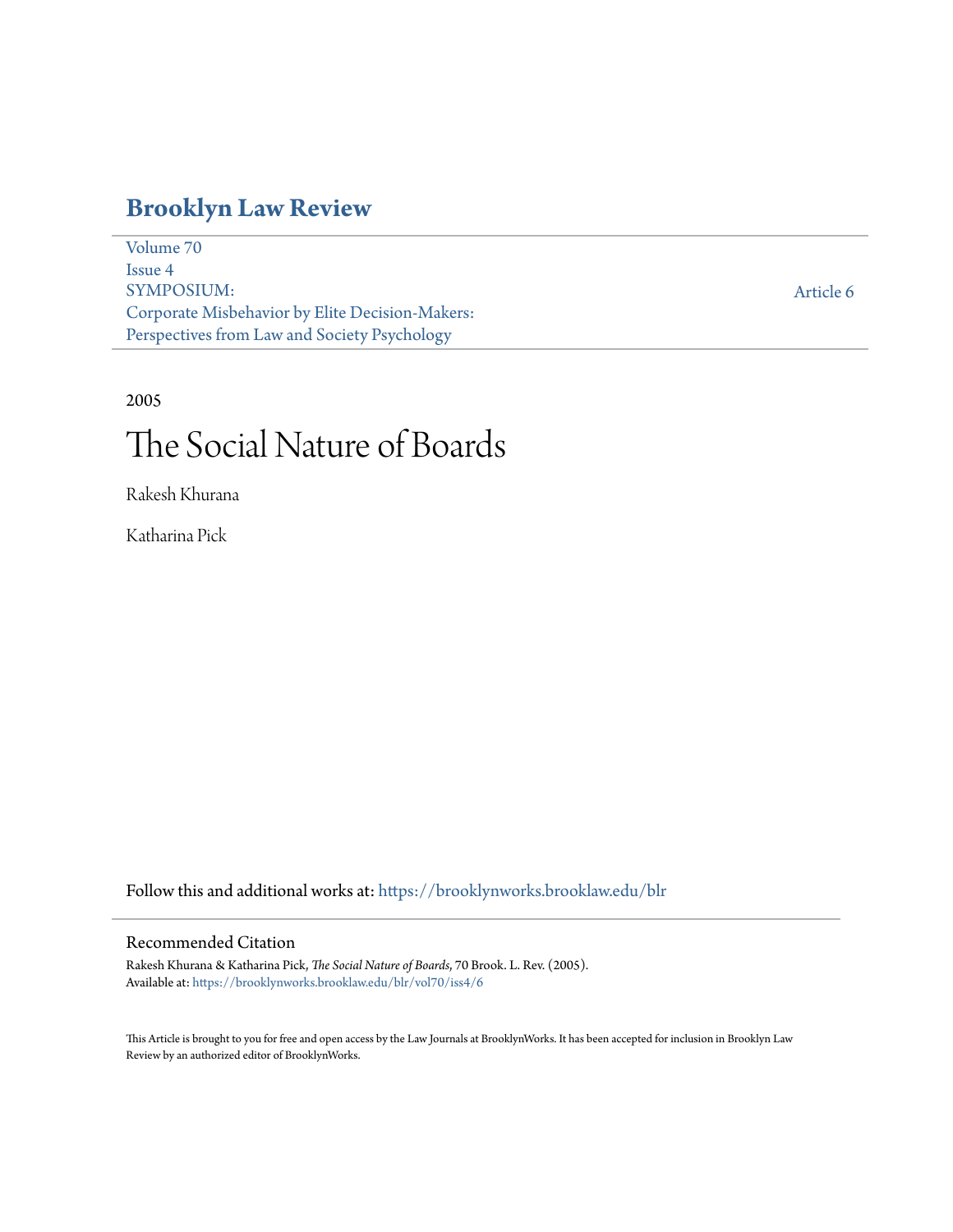# The Social Nature of Boards<sup>[\\*](#page-1-0)</sup>

# *Rakesh Khurana*[†](#page-1-1) *Katharina Pick*[‡](#page-1-2)

### I. INTRODUCTION

 $\overline{a}$ 

Still reeling from a series of high-profile and extremely costly corporate scandals involving dysfunctional board behavior, lawmakers and scholars are scrambling to make sense of the gaps in understanding that clearly exist in governance research. Inevitably, these scandals provoked a surfeit of Monday-morning quarterback explanations. Some argued that these problems should have been anticipated as the inevitable consequence of the proliferation of high-powered pay-for-performance plans.<sup>[1](#page-1-3)</sup> Others talked about investors' misplaced faith in a firm's stock price as an indicator of corporate governance quality.<sup>[2](#page-1-4)</sup> Ironically, the same fields of finance and law that are now offering these retrospective judgments previously advocated increased stock option grants and an unyielding faith in the efficiency of the stock market.<sup>3</sup>

<span id="page-1-1"></span><span id="page-1-0"></span><sup>\*</sup> © 2005 Rakesh Khurana & Katharina Pick. All Rights Reserved. †

Rakesh Khurana is an Associate Professor at Harvard Business School. He is also the author of SEARCHING FOR A CORPORATE SAVIOR: THE IRRATIONAL QUEST FOR CHARISMATIC CEOS (2002).

<span id="page-1-2"></span>Katharina Pick is a Ph.D. Candidate in Organizational Behavior at Harvard University. She is conducting dissertation research on the effect of role identities on the behavior of directors.

Both authors would like to thank Professor Jay W. Lorsch for comments on an earlier version of this paper.

<span id="page-1-3"></span>*See* L.A. BEBCHUK & J.M. FRIED, PAY WITHOUT PERFORMANCE: THE UNFULFILLED PROMISE OF EXECUTIVE COMPENSATION 159-62 (2004). 2

<span id="page-1-4"></span>*See* Michael C. Jensen et al., *Remuneration: Where We've Been, How We Got to Here, What are the Problems, and How to Fix Them* (2004) 15-21 (unpublished manuscript, on file with author), *available at* http://papers.ssrn.com/sol3/papers.cfm? abstract\_id=561305.

<span id="page-1-5"></span><sup>3</sup>  *See, e.g.*, Anup Agrawal & Charles R. Knoeber, *Firm Performance and Mechanisms to Control Agency Problems Between Managers and Shareholders,* 31 J.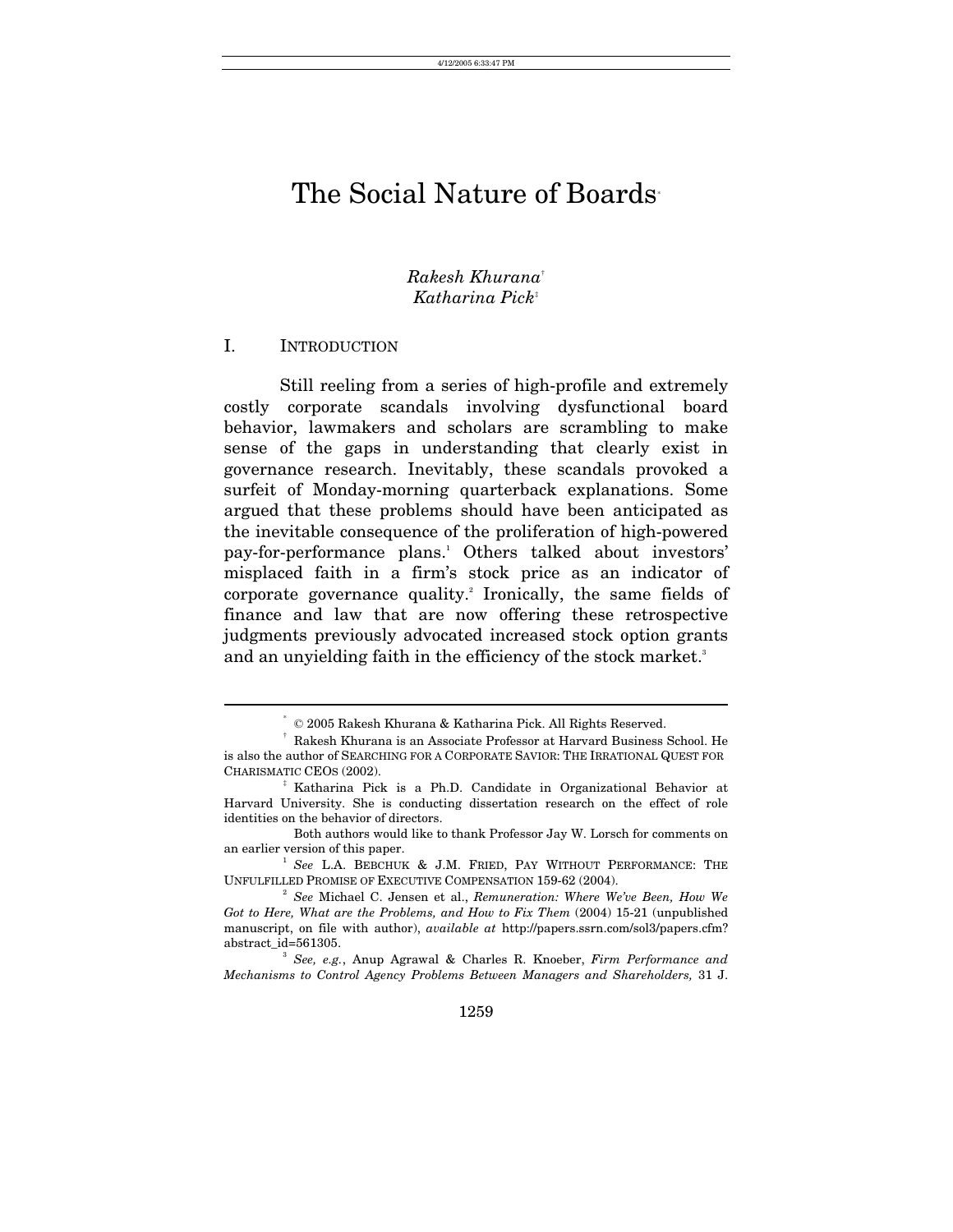As well-intentioned and wise as many of these judgments are, we cannot help but feel that they perpetuate a false understanding as to the nature of boards. At the root of this finance and law perspective is the assumption that directors are fully motivated to act in the interests of the firm and its shareholders only when they have an individual interest to do so. Advocates of this perspective have argued, for example, that without financial inducements such as stock options or share grants, directors "have little incentive to extend themselves beyond relatively superficial oversight of their firms' affairs. They mechanically fulfill their specified duties (certain approvals and audits) and watch for egregious derailments, but not much more.["4](#page-2-0) Much of the corporate governance research and prescription of the last twenty or more years is rooted in this individualistic explanation of board and director behavior.<sup>5</sup>

We believe that the dominating focus on individual director incentives in governance scholarship misses a critical element of director behavior. As we will argue in this paper, a board is not a simple aggregation of individuals but is, in fact, a complex social system and must be understood as such. Financial considerations do not figure centrally in shaping a director's behavior, particularly as it relates to boardroom culture. In fact, directors are highly cognizant of their membership, not only on a particular board, but also as members of a broader community.<sup>6</sup> They have a clear sense of their own boundaries—how far their territory extends, who belongs, and who does not. The actions of a board, therefore, cannot be understood as being the aggregate product of each individual director's behavior. Rather, their actions express the sum of connections and relationships of a group.

We know from decades of research on groups that they are enormously powerful social environments.<sup>[7](#page-2-3)</sup> Group

FIN. & QUANTITATIVE ANALYSIS 377 (1996); M.C. Jensen & K.J. Murphy, *Performance*  Pay and Top-Management Incentives, 98 J. POL. ECON. 225 (1990).

<span id="page-2-0"></span>Donald C. Hambrick & Eric M. Jackson, *Outside Directors With a Stake: The Linchpin In Improving Governance*, 43 CAL. MGMT. REV. 108, 110 (2000).

<span id="page-2-1"></span>*See generally* Benjamin E. Hermalin & Michael S. Weisbach, *The Determinants of Board Composition*, 19 RAND J. OF ECON. 589 (1988). 6

<span id="page-2-2"></span>*See* RAKESH KHURANA, SEARCHING FOR A CORPORATE SAVIOR: THE IRRATIONAL QUEST FOR CHARISMATIC CEOS 82-91 (2002). *See generally* MICHAEL USEEM, THE INNER CIRCLE (1984).

<span id="page-2-3"></span>For a review, see J. Richard Hackman, *Group Influences on Individuals in Organizations, in* 3 HANDBOOK OF INDUSTRIAL AND ORGANIZATIONAL PSYCHOLOGY 199 (M.D. Dunette & L.M. Hough eds., 1992).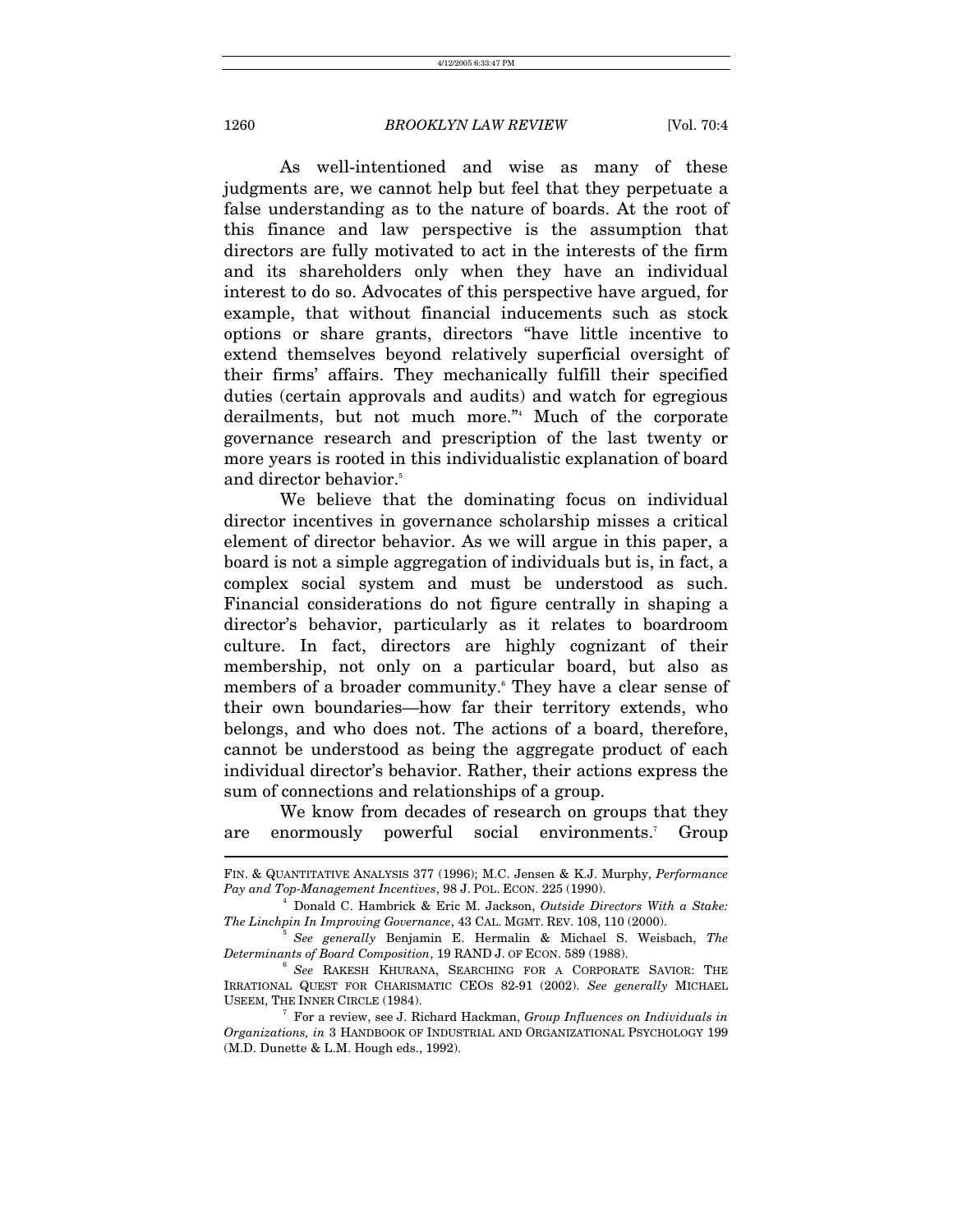influences on individuals, as well as factors that emerge purely at the group level and through the group's situation in a wider social context shape members' behaviors, beliefs, and attitudes. Our argument is that in order to understand the factors contributing to board culture and board outcomes—whether dysfunctional or functional—we must treat boards as complex social systems, and use the group as the basic unit of analysis when we study them. We must understand both the factors that are driven by group dynamics and culture *and* those that result from environmental influences on the board.

We acknowledge that several organizational scholars have indeed already approached boards as social systems, bringing a behavioral perspective to boards research. Lorsch and MacIver produced one of the earliest qualitative studies of directors describing the subtle mechanisms shaping behavior in board rooms and how the resulting conditions can yield both active and passive boards.<sup>8</sup> William Ocasio explored how institutionalized action shapes board outcomes in CEO succession.9 Edward Zajac and James Westphal collaborated on several studies exploring how power dynamics, interlocks, director reputation, and demography shape board outcomes.<sup>[10](#page-3-2)</sup> Mark Mizruchi studied the power relations between boards of directors and management to explain how these manifested themselves in control over corporations.<sup>11</sup> Finally, network studies conducted by Gerald Davis among others revealed how the interlocked nature of the director community shapes the diffusion of ideas and practices among boards.<sup>12</sup>

Recognizing these important contributions, our aim here is simply to call attention to some of the significant ways in which boards function as social systems, and more specifically

<span id="page-3-0"></span><sup>8</sup>  *See generally* JAY W. LORSCH & ELIZABETH MACIVER, PAWNS OR POTENTATES: THE REALITY OF AMERICA'S CORPORATE BOARDS (1989).<br><sup>9</sup> *See* William Ocasio, *Institutionalized Action and Corporate Governance:* 

<span id="page-3-1"></span>*The Reliance on Rules of CEO Succession*, 44 ADMIN. SCI. Q. 384, 389 (1999).<br><sup>10</sup> *See generally Edward J. Zajac & James D. Westphal, Director Reputation,* 

<span id="page-3-2"></span>*CEO-Board Power, and the Dynamics of Board Interlocks,* 41 ADMIN. SCI. Q. 507 (1996); Edward J. Zajac & James D. Westphal, *Who Shall Govern? CEO/Board Power, Demographic Similarity, and New Director Selection*, 40 ADMIN. SCI. Q. 60 (1995). 11 *See* Mark S. Mizruchi, *Who Controls Whom? An Examination of the* 

<span id="page-3-3"></span>*Relation between Management and Board of Directors in Large American Corporations*, 8 THE ACADEMY OF MANAGEMENT REVIEW 426 (1983). 12 *See* Gerald F. Davis & Henrich R. Greve, *Corporate Elite Networks and* 

<span id="page-3-4"></span>*Governance Changes in the 1980s,* 103 AM. J. OF SOC. 1, 12-14 (1997). *See generally*  Gerald F. Davis, *Agents without Principles? The Spread of the Poison Pill through the Intercorporate Networks*, 36 ADMIN. SCI. Q. 583 (1991).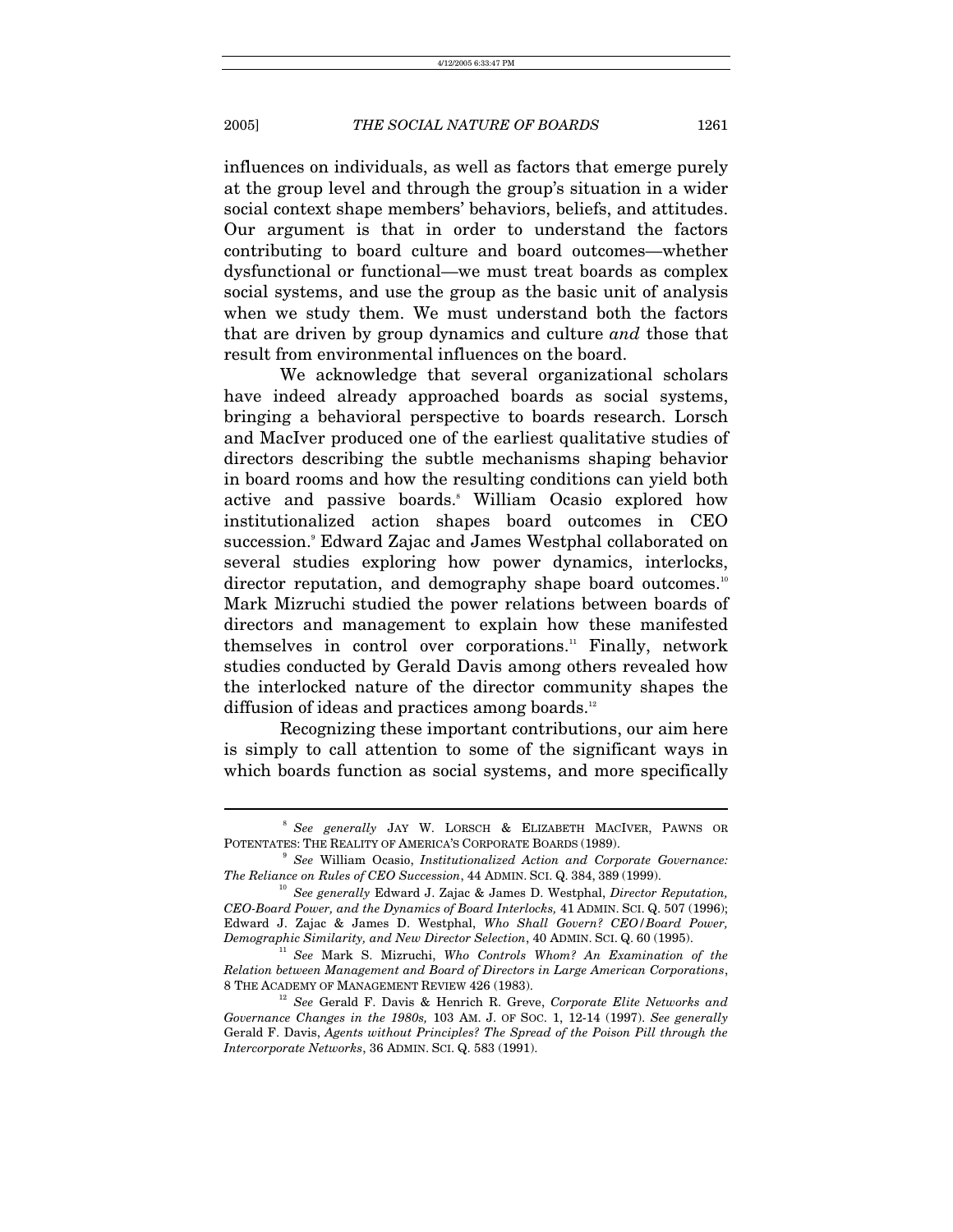as groups. Because it is a review piece, our paper benefits from the flexibility to incorporate examples from recent corporate governance scandals, drawing together theory and practice.

We begin in Part II with a brief review and critique of *agency theory*, the dominant theoretical approach that now underlies corporate governance research in both finance and law. Because we find these individualistic conceptualizations problematic, in Part III we look outside the economic and legal literature and incorporate some of the tools developed in organization theory that explain board behavior. We apply these theoretical tools to some of the better-known cases of corporate malfeasance. Finally, in Part IV we discuss the implications of this approach for the future of governance research, particularly in light of recent environmental factors that now affect corporate boards.

II. AGENCY THEORY

#### *A. What is Agency Theory?*

More than any other approach, agency theory has focused on board room dynamics and the fundamental nature of the factors driving director behavior. Although this approach has spawned hundreds of articles and its conceptual language is now widely used by scholars and practitioners alike, our purpose here is to explore only two of its key assumptions regarding director behavior. First, agency theory conceptualizes the etiology of director behavior at the individual level. Second, even when an agency perspective considers the board as a unit, boards are treated as mere aggregations of individual director behavior as opposed to complex social groups.

In the United States, all large public companies have a board of directors that is approved by the shareholders.<sup>13</sup> Legally, the board of directors is vested with enormous decision-making power over the activities of the company. In large companies, directors often delegate decision-making to corporate executives. Even when such delegation occurs, however, the ultimate power rests with directors. Almost all existing governance theory produced by economists, which has  $\overline{a}$ 

<span id="page-4-0"></span><sup>&</sup>lt;sup>13</sup> See generally ADOLF A. BERLE & GARDINER MEANS, THE MODERN CORPORATION AND PRIVATE PROPERTY (1932); MARK J. ROE, STRONG MANAGERS, WEAK OWNERS: THE POLITICAL ROOTS OF AMERICAN CORPORATE FINANCE (1994).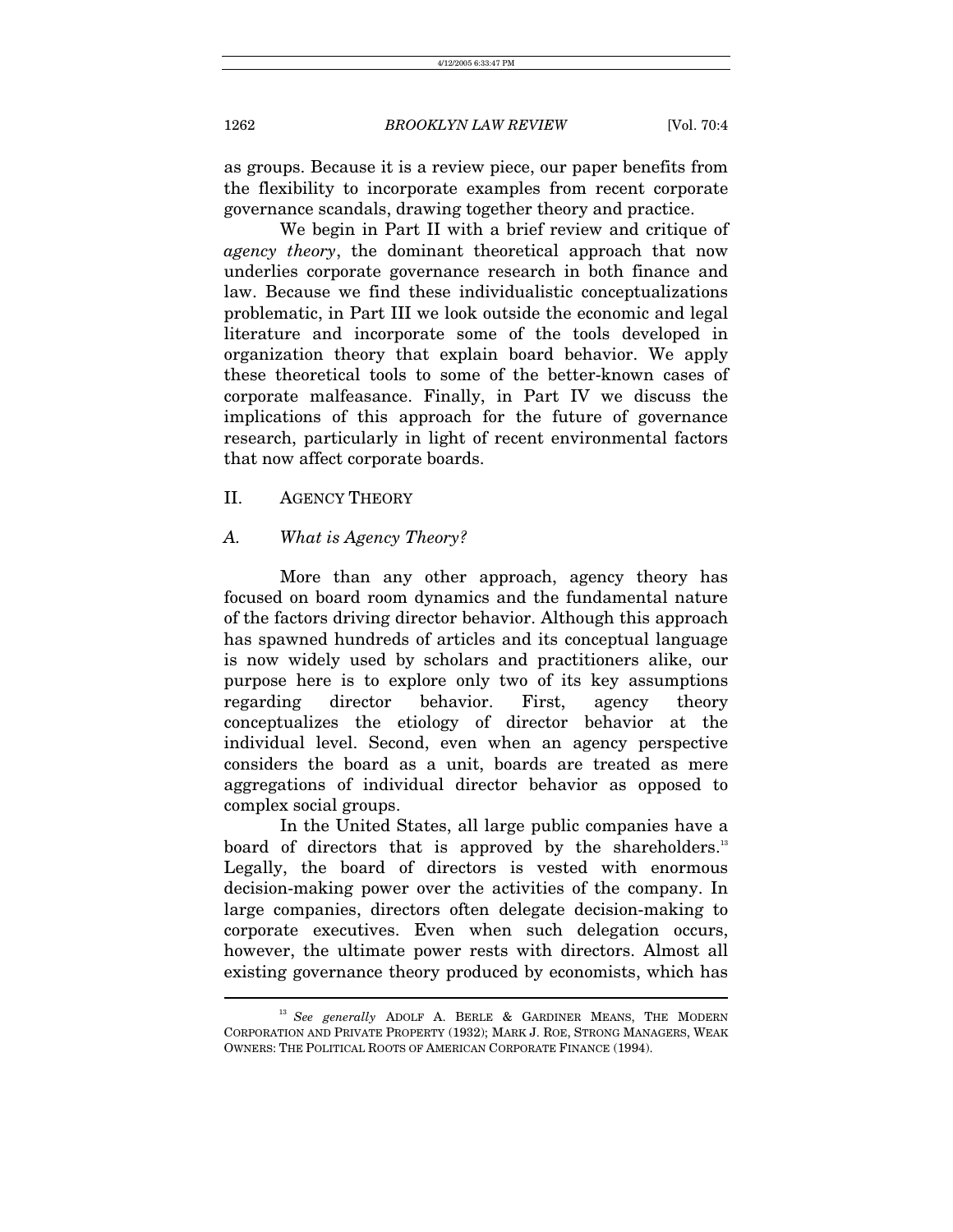had the dominant influence on law, defines the relationship between directors and shareholders as one instance of an agency relationship.[14](#page-5-0) The firm itself is described as a legal fiction that serves as a nexus of individual contracts.[15](#page-5-1)

This definition of the firm is critical to agency theory because it suggests the relationship between individuals and the firm is fundamentally a contractual one. An agency relationship is thus a contract under which one or more principal(s) (e.g., shareholders) engage an agent (e.g., directors) to perform some service on their behalf by delegating some decision-making authority to the agent. Because directors and shareholders are unique individuals, it is hypothesized that their respective interests will diverge. Consequently, shareholders will take the necessary means to ensure that directors will act in ways concomitant with their interests. Much of the research in this area involves identifying the means, and the efficacy of those means, by which this convergence of interests is achieved.

This research has translated into many individualoriented reforms. Boards have adopted partial stock option compensation for directors in order to align directors' interests with those of shareholders. Director independence requirements have been formulated primarily with regard to preventing individual directors from having conflicts of interest. Qualifications for committee membership, and audit committee membership in particular, have become clearer and more demanding so as to ensure that individuals possess the expertise and knowledge required for the position.

# *B. Why Agency Theory is Problematic*

Is it realistic or useful to view the modern corporate board as comprising only, or even principally, a set of individual contracts? We think not, and we argue that the radical individualism embedded in this contractualist view is unreasonable. It blinds us to most of those features of modern boards that are distinctive and in accordance with directors'

<span id="page-5-0"></span><sup>14</sup> *See generally* Michael C. Jensen & William H. Meckling, *Theory of the Firm: Managerial Behavior, Agency Costs, and Ownership Structure,* 3 J. FIN. ECON. 305 (1976); Michael C. Jensen, *The modern industrial revolution, exit and the failure of internal control systems*, 48 J. FIN. 831 (1993).<br><sup>15</sup> See generally Jensen & Meckling, *supra* note 14.

<span id="page-5-1"></span>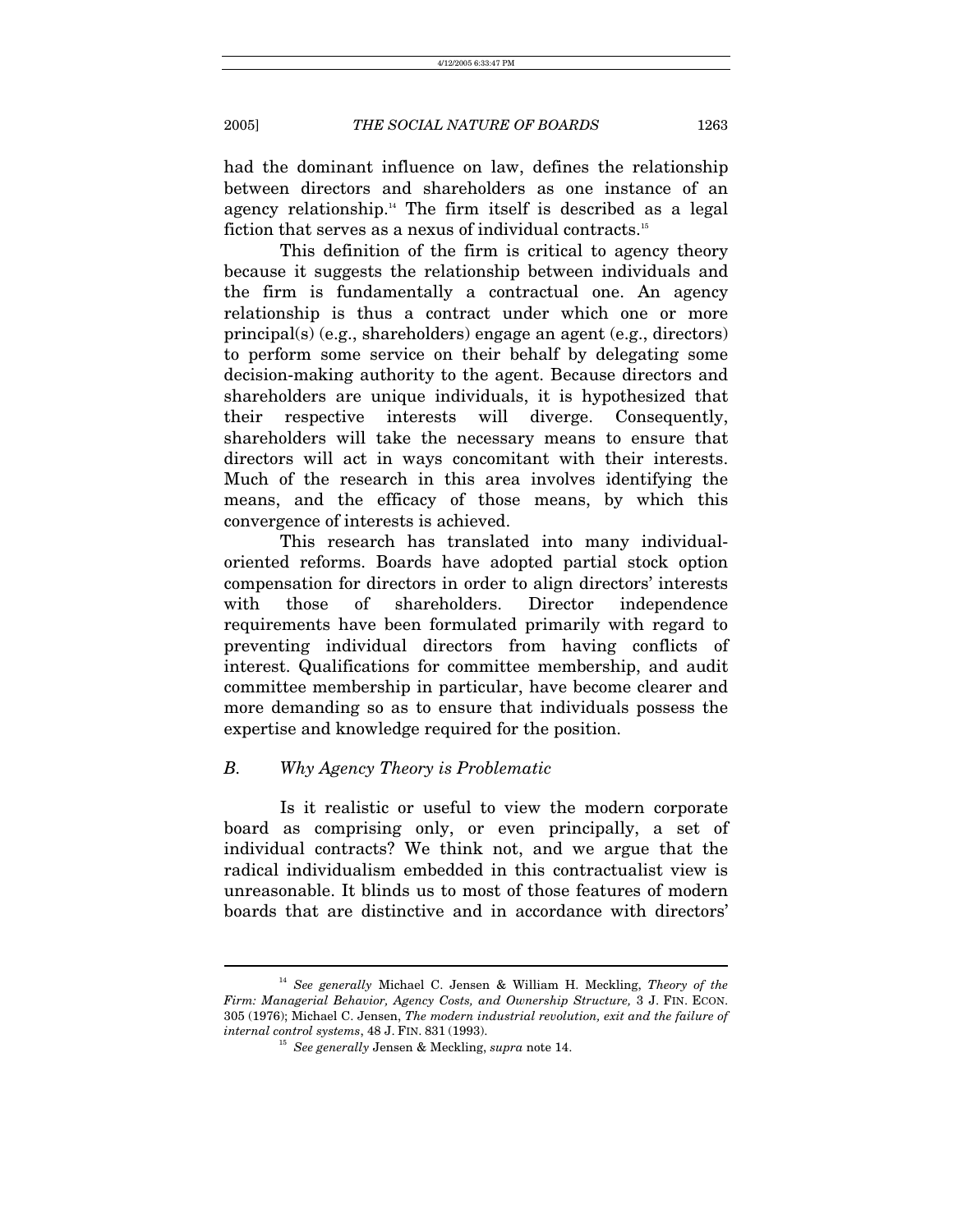own empirical experiences[.16](#page-6-0) For example, R.C. Clark notes that most of the particular rules that make up the relationships among corporate officers, directors, and stockholders—that is, the relationships that give operational meaning to the concept of the corporation—are not the products of individual  $\rm contracts.^{\tiny 17}$ 

Some readers may concede that while a large firm is not a nexus of individual contracts in a strict definitional sense, the distinction is insignificant given that we can still analyze boards or firms usefully as if there were actual contracts in action. We believe such a response is inadequate. Viewing the board as an instance of individual contracting may have at least two objections. First, this individualistic and undersocialized view of boards, while consistent with agency theory and economic explanations of human behavior, has proven to be inadequate when evaluated vis-à-vis the autopsies of recent corporate misconduct. Moreover, it does not reflect the real nature of board behavior. Second, academic research could help a great deal in improving corporate governance, but a narrow individualistic approach may make it difficult to realize this potential contribution. Answering the question of how we are to understand directors' behavior in boardrooms requires not only locating the etiology of their behavior, but also developing defensible premises about director behavior that can guide theory building and focus empirical investigation. As Jeffrey Pfeffer and his colleagues have noted, assumptions about human behavior tend to become self-fulfilling:

To the extent people believe in a particular theory, they may create institutional arrangements based on the theory that thereby bring the theory into reality through these practices and institutional structures. To the extent people hold a theory as true, they will act on the basis of the theory and expect others to act on that basis also, creating a normative environment in which it becomes difficult to not behave on the basis of the theory because to do so would violate some implicit or explicit expectations for behavior. And to the extent that people adhere to a theory and therefore use language derived from and consistent with the theory, the theory can become true because language primes both what we see and how we apprehend

<span id="page-6-0"></span> $^{16}\,$  See generally COLIN B. CARTER & JAY W. LORSCH, BACK TO THE DRAWING BOARD: DESIGNING CORPORATE BOARDS FOR A COMPLEX WORLD (2004); LORSCH & MACIVER, *supra* note 8. 17 *See* Robert C. Clark, *Agency Costs versus Fiduciary Duties, in* PRINCIPALS

<span id="page-6-1"></span>AND AGENTS: THE STRUCTURE OF BUSINESS 60 (R. Zeckhauser ed., 1985).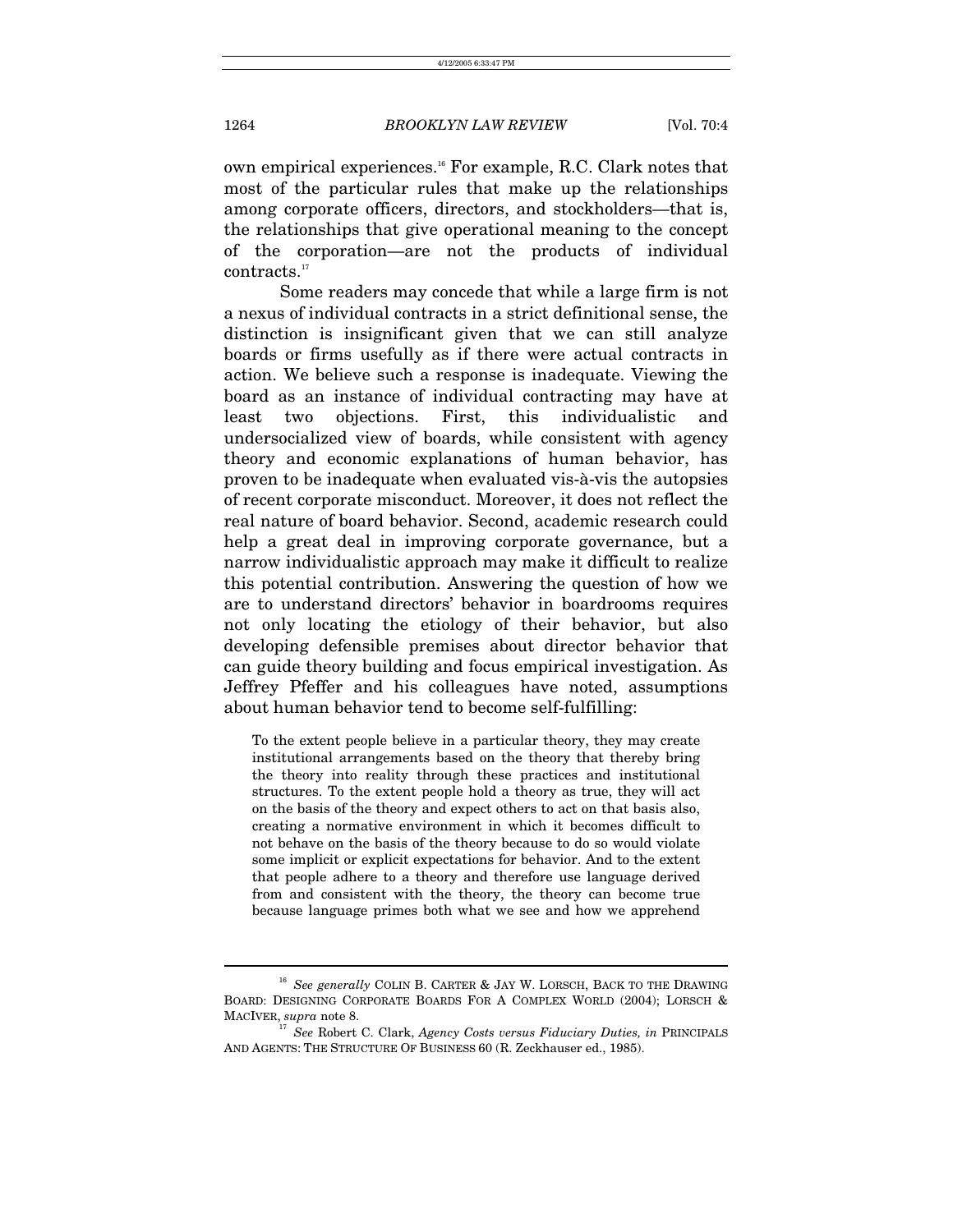the world around us, so that talking using the terminology of a particular theory also makes the theory become true.<sup>18</sup>

In the next section we call attention to some of the important ways in which board outcomes may be shaped by mechanisms that operate within groups. Specifically, we will highlight the importance of group norms on individual director behavior, the effect of social influence on the way directors interpret information, the effect of group membership on directors' attitudes, and finally the potential effect of habitual routines that develop at the group level and compromise mindful group decision-making. While these group mechanisms will be familiar to students of organizational theory, they have yet to penetrate the dominant law and economic perspective that continues to inform corporate governance research and legislation. Indeed, even within organizational research, many concepts specific to group behavior have not been applied to work on governance and boards of directors.

#### III. BOARDS AS SOCIAL GROUPS

Social influence *in* groups and *through* groups is extremely powerful in shaping the behavior of both members and non-members. A group environment influences how people behave, what they believe, and how they feel.<sup>19</sup> The board environment is no different. Despite meeting episodically and infrequently, boards are groups in a truly psychological and sociological sense. Boards have clear boundaries, with membership that is stable over time and readily identifiable by both members and non-members. A board's members are engaged in a common task that requires sharing information and making joint decisions, and this task is ongoing and does not end when the board is not in session. Finally, directors interact face to face at least part of the time.<sup>[20](#page-7-2)</sup>

<sup>18</sup> *See* Fabrizio Ferraro et al., *Economic Language and Assumptions: How Theories Can Become Self-Fulfilling*, 30 ACAD. MGMT. REV. (forthcoming 2005).

<span id="page-7-2"></span><span id="page-7-1"></span><span id="page-7-0"></span>

<sup>&</sup>lt;sup>19</sup> See Hackman, *supra* note 7, at 1.<br><sup>20</sup> See J. RICHARD HACKMAN, LEADING TEAMS: SETTING THE STAGE FOR GREAT PERFORMANCES 41-59 (2002) (discussing the essential features of teams in the work setting); Donald C. Hambrick, *Top Management Groups: A Conceptual Integration and Reconsideration of the "Team" Label*, 16 RES. ORGANIZATIONAL BEHAV. 171, 188-89 (1994).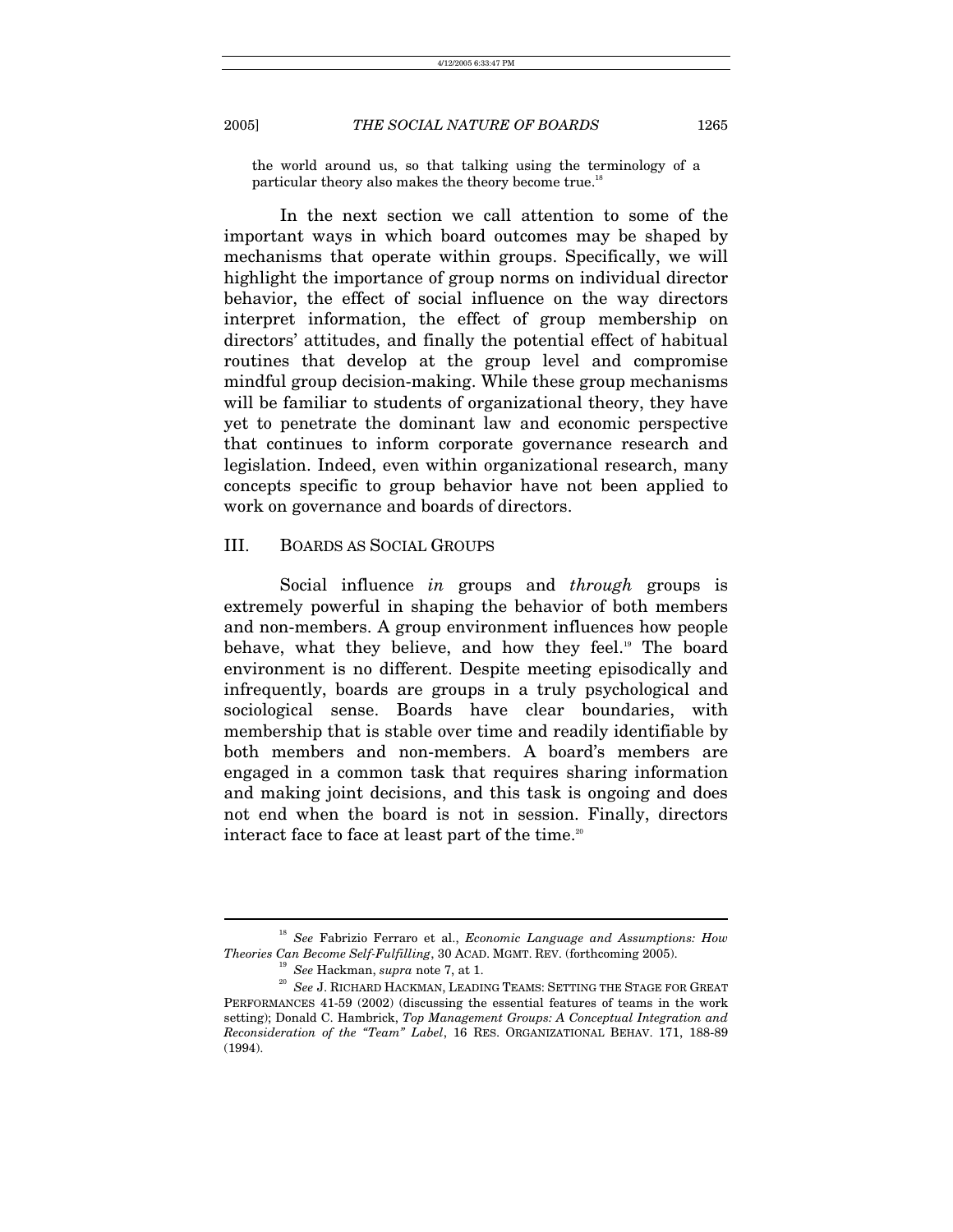#### *A. Board Cohesiveness*

Importantly, boards have several characteristics that make them highly cohesive groups. This is crucial because, as social psychologists have long recognized, social influence of the kind that we will be discussing throughout the remainder of this paper is stronger in groups that are cohesive.<sup>[21](#page-8-0)</sup>

First, boards are cohesive because they tend to be very homogenous. Although this is beginning to change with respect to gender and race, boards continue to be homogenous with respect to age, occupation, class, and status position.<sup>22</sup> This gives boards the likelihood of shared mental models, attitudes, beliefs, and experiences that contribute to group cohesion.

Second, boards have high group distinctiveness, meaning that their membership is readily identifiable both to insiders and outsiders. Even when not face to face, the group membership is almost constantly salient given their names are often listed on websites and company documents and because the title "IBM Board of Directors" is synonymous with the list of names that comprise it. Contributing to the distinctiveness is the fact that membership requirements and tenures are clearly spelled out and that membership is stable. Indeed, it is rare that someone is expelled from the group.

Finally, boards are small, ranging from ten to twelve directors. This makes them small enough for directors and interactions to be highly visible. Anonymous action is nearly impossible, and directors are aware of each other both as directors and as individuals.

Cohesive groups, like boards, have the potential to realize benefits from diversity of ideas, skills and expertise, and to make process gains by operating more efficiently. However, they also have the potential for incurring costs and process losses[.23](#page-8-2) The gains and losses associated with group behavior are inherent in the very nature of boards, and must therefore be addressed in any explanation of board outcomes.

<span id="page-8-0"></span><sup>21</sup> *See generally* Leonard Berkowitz, *Group Standards, Cohesiveness, and Productivity*, 7 HUM. REL. 509 (1954); Hackman, *supra* note 7, at 252; Stanley Schachter et al., *An Experimental Study of Cohesiveness and Productivity*, 4 HUM. REL.

<span id="page-8-2"></span><span id="page-8-1"></span>

<sup>229 (1951). 22</sup> *See* KHURANA, *supra* note 6, at 84. 23 *See* HACKMAN, *supra* note 20, at 169-75. *See generally* Norman R.F. Maier, *Assets and Liabilities in Group Problem Solving: The Need for an Integrative Function*, 74 PSYCHOL. REV. 239 (1967).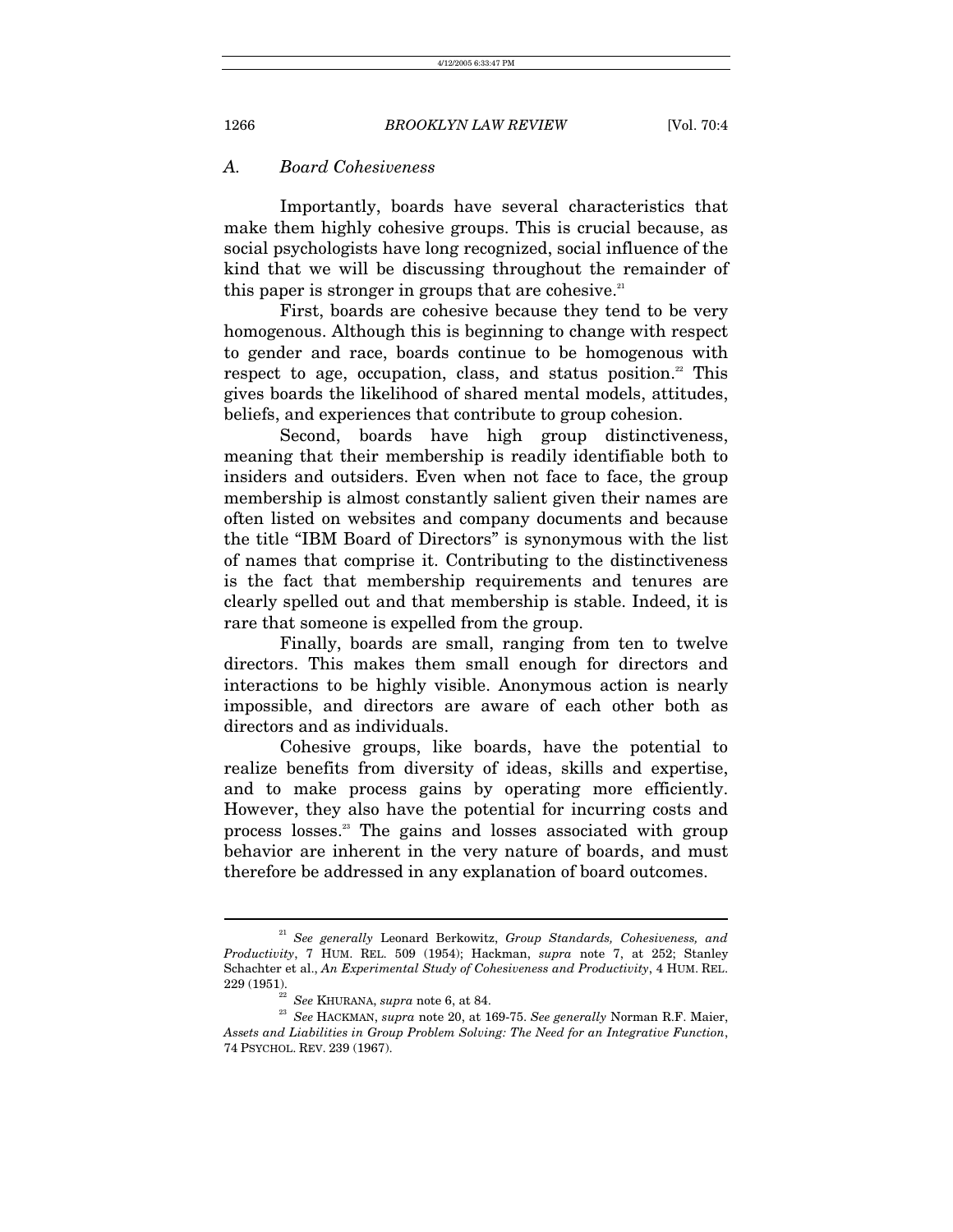$\overline{a}$ 

#### 2005] *THE SOCIAL NATURE OF BOARDS* 1267

In a recent *Wall Street Journal* article, Useem reiterated what many governance scholars have suggested before: although they are important, individual flaws like lack of expertise, prolonged tenure, and conflicts of interest (not to mention board level problems like inappropriate committee structures that governance critics like to harp on) will always be trumped by what ultimately happens when directors meet behind closed doors and are confronted with important decisions[.24](#page-9-0) What transpires there and over the course of meetings and telephone conversations cannot be reduced to individual or structural characteristics, but rather must be understood as the result of complex relationships of the board as a group.

#### *B. How Groups Regulate and Shape Behavior*

Reflecting on board decisions gone awry, it is always striking that individual directors were able to sit by and not pursue issues that later turned out to be consequential. The board at Hollinger International Inc.<sup>25</sup> approved more than half of the \$400 million worth of transactions that Lord Black and his colleagues improperly pulled from the company. They made these decisions in infrequent meetings that were described as "brief, casual affairs," some lasting no longer than an hour and a half. The board adopted behavioral routines like rapidly shuffling through and approving Lord Black's proposed transactions, discussing unrelated and trivial but intellectual affairs during lunch breaks, and allowing Black to dominate and flatter directors into acquiescence.<sup>[26](#page-9-2)</sup>

These norms, and the behavior they created, came back to haunt the Hollinger board. Though Lord Black and his

<span id="page-9-1"></span><span id="page-9-0"></span>

<sup>&</sup>lt;sup>24</sup> Michael Useem, *Behind Closed Doors*, WALL ST. J., Sept. 23, 2003, at B2.<br><sup>25</sup> Hollinger International Inc., an international media conglomerate with ownership over publications like The Chicago Sun-Times, The Jerusalem Post, and formerly London's Daily Telegraph newspaper, was recently the subject of an investigation and report that dubbed the company "A Corporate Kleptocracy." CEO Conrad Black and other controlling shareholders are accused of funneling \$400 million of company money, approximately 92.5% of its entire adjusted net profits between 1997 and 2003, to a handful of top executives and shareholders through activities like creating bogus payments, self-dealing, and handing out excessive management fees and perks. *See* Barbara Shecter & Wojtek Dabrowski, *"A Corporate Kleptocracy": Black's Ravelston Corp. Says Report on Hollinger "Laced with Outright Lies"*, NAT'L POST (Sept. 1, 2004), *available at http://www.canada.com/national/nationalpost/* news/story.html?id=f8cb6866-da43-4f3a-bf50-4852a795aa6b.

<span id="page-9-2"></span><sup>26</sup> *See* Robert Frank & Elena Cherney, *Paper Tigers: Lord Black's Board*, WALL ST. J., Sept. 27, 2004, at A1.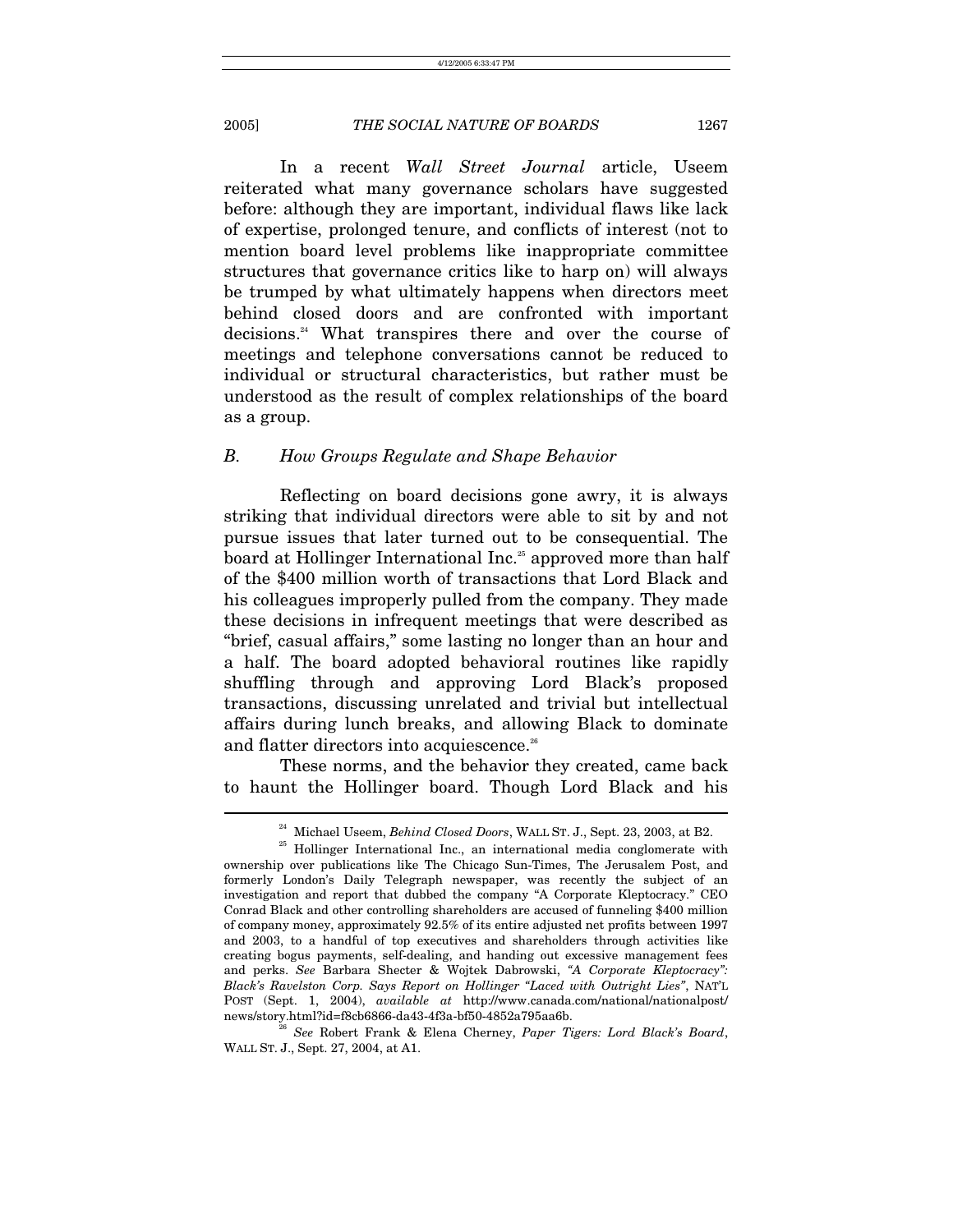colleagues also consistently misled and lied to the board, the board passively accepted a process that prevented judicious oversight—a critical failure. The Hollinger board's practices seem negligent in the extreme. But less obviously harmful behavioral patterns with potentially similar consequences exist on all boards.

Social norms, particularly in groups, are one of the most powerful forms of social control over people.[27](#page-10-0) Directors, like all members of groups, rely on norms as social indicators of what behaviors are, or are not, appropriate within the group context. Particularly within cohesive groups, which the Hollinger board had all signs of being, such norms are extremely difficult to challenge. As investigators discovered, Lord Black displayed consistent and profound loyalty toward his directors, offering generous donations to charities they supported, and often flattering them not only with perks but also with personal compliments.<sup>28</sup> Having hand-picked the entire board, it was not difficult for him to mold the individuals into a group for whom the norm was to trust management, feel privileged by their membership among such an elite group, and not insult each other or waste valuable time with caution and skepticism.

Groups tend to create norms around behaviors that they consider to be important to effective group functioning and performance.[29](#page-10-2) On boards these behaviors are likely to include the content and flow of board discussions, the sharing of air time among directors and with management, the leadership and power balance on the board, the effective use of information, the proper availability and use of expertise, and the structure of meetings. It appears that the Hollinger board, for example, had developed a norm of brevity and cursoriness that likely undermined each individual director's freedom to interrupt or hold up discussion no matter what the reason. Other boards with which we are familiar have norms governing the interruption of management presentations, or the appropriateness of asking questions in the last half hour of a meeting. Still others have norms regarding director participation; some discourage full-board discussions while others require each director to provide an opinion on any given topic of discussion. l

<sup>&</sup>lt;sup>27</sup> See generally GEORGE C. HOMANS, THE HUMAN GROUP (1950); MAZAFER SHERIF, THE PSYCHOLOGY OF SOCIAL NORMS (1936). 28 *See generally* Frank & Cherney, *supra* note 26. 29 *See* Hackman, *supra* note 7, at 235-36.

<span id="page-10-1"></span><span id="page-10-0"></span>

<span id="page-10-2"></span>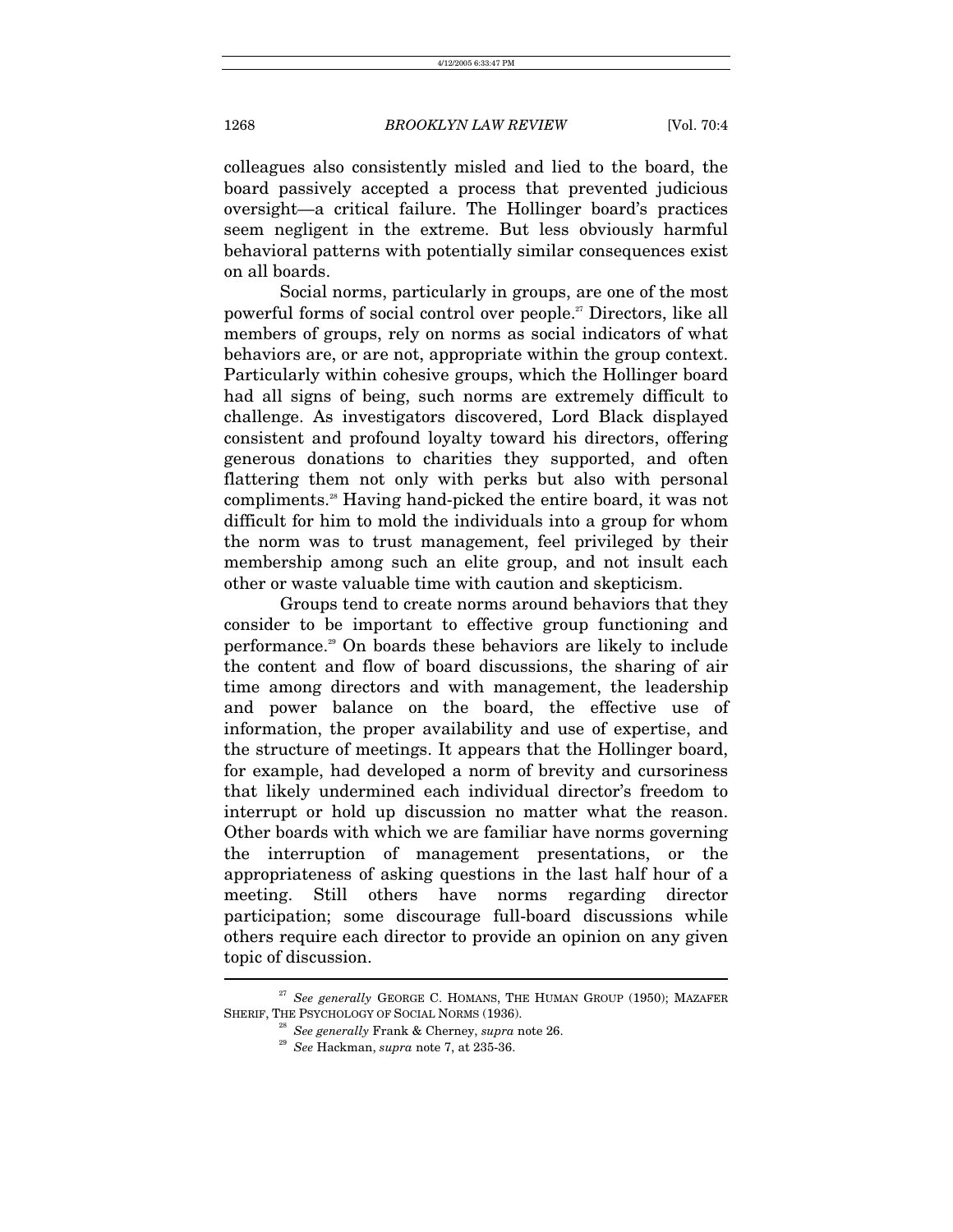Whatever their nature, norms are extremely resilient once they have become established. Groups reinforce norms through sanctions and feedback to members who violate them. Ambient stimuli, the back-drop characteristics of the board's surroundings and interactions (for example, how directors and the CEO are situated in the board room, what the board room looks like, and how directors speak to one another at a meeting) create a subtle but powerful normative inertia.<sup>30</sup> In fact, ambient stimuli are often more powerful than the discretionary stimuli because they are "rarely noticed or discussed."[31](#page-11-1) Instead, they function through directors' implicit assumptions about what is appropriate based on the cues provided by the environment.

If a group environment is characterized by formality, with directors sitting stiffly around a conference table and interacting only in formal language at predetermined times, a director with an important but loosely formulated idea would be unlikely to present that idea because he could not do so in a sufficiently coherent and formal fashion. Note that his withholding of the idea may be based on his *perception* of what behavior is appropriate or desirable, however, and not necessarily on any real evidence about what is appropriate. Unfortunately, this may often prevent ideas and processes that would be beneficial to groups from surfacing and becoming part of the group norms. Instead existing norms are supported and perpetuated since members are more inclined to surface perceptions through behaviors from which they expect positive feedback. Members are unlikely to test behaviors that they think may yield negative responses. Thus individual members can quietly hold false assumptions about the group that cannot be revised because no real information is ever exchanged.<sup>[32](#page-11-2)</sup>

One director's recent comments reflect the impact even assumed norms can have on board room behavior:

One of the good things, for all the unpleasantness associated with the post-Enron period, it *is* true that boards are much more assertive than they used to be. And it's sort of like a natural change, they have to be, but they don't have to do anything unclublike in order to be

<sup>30</sup> *See* HOMANS, *supra* note 27, at 88-94. *See generally* Lester Coch & John R.P. French, *Overcoming Resistance to Change*, 1 HUM. REL. 512 (1948).<br><sup>31</sup> Hackman, *supra* note 7, at 209.<br><sup>32</sup> Chris Argyris, *The Incompleteness of Social-Psychological Theory:* 

<span id="page-11-2"></span><span id="page-11-1"></span><span id="page-11-0"></span>

*Examples from Small Group, Cognitive Consistency, and Attribution Research*, 24 AM. PSYCHOL. 893, 894-99 (1969).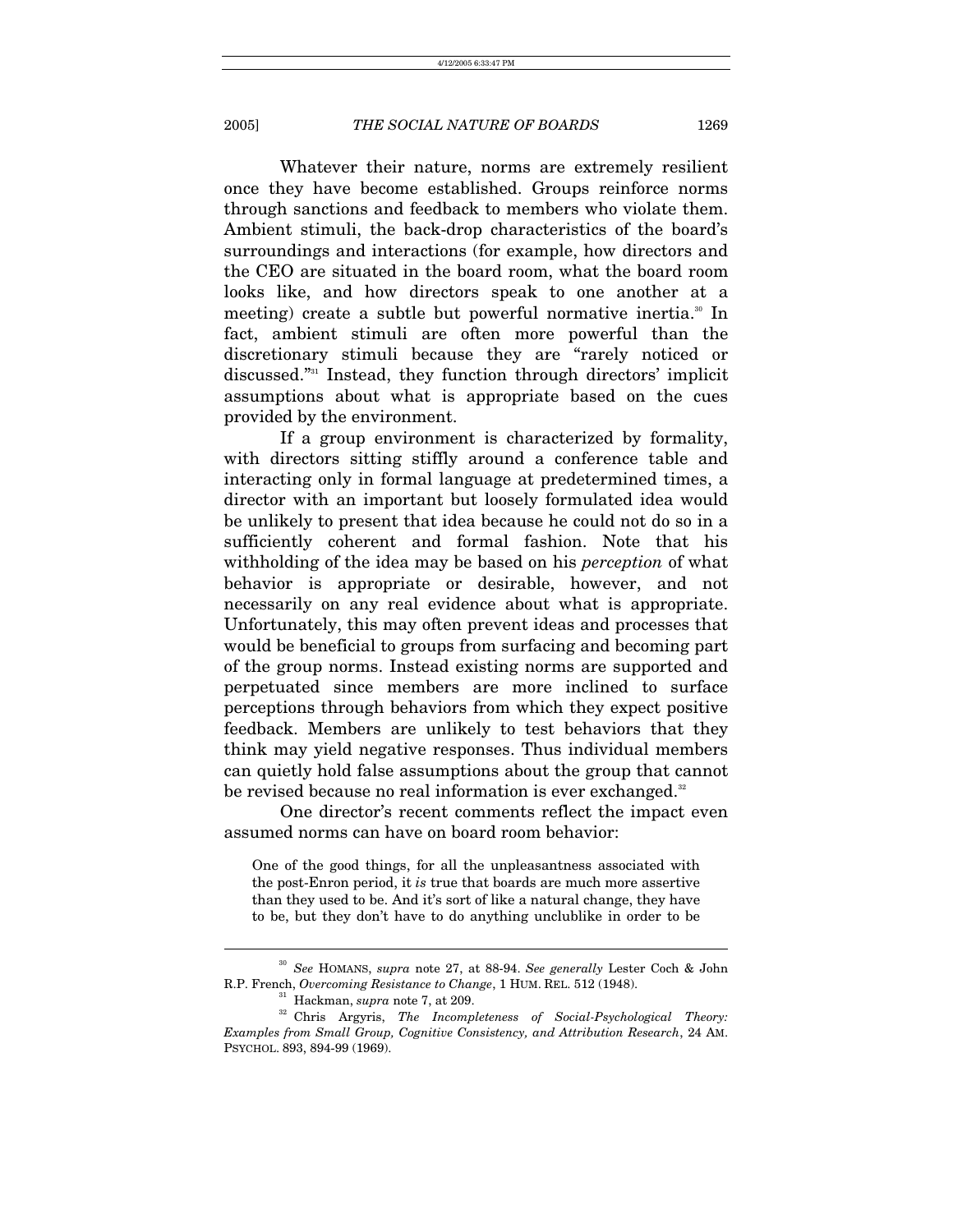that way. So that's a good outcome. It's expected, you know they've got to ask tough questions and expect answers. It's hard to describe precisely, but back prior to this period and certainly in periods in our history, you really had to kind of stick your neck out if you were going to really object, even if there were good substantial reasons for doing it[.](#page-12-0) It's just that the norms were such.<sup>33</sup>

By pointing to how external scrutiny has legitimated directors' asking of tough questions, these comments highlight the extent to which being assertive in the boardroom can be perceived as undermining the board as a group or "club." External influences, like those that resulted from recent corporate scandals, do not always occur and thus do not alter directors' perceptions and experiences of norms. Absent these types of influences, norms usually persist over long periods of time.

# *C. Transmitting and Sustaining Norms*

The norms developed in groups are not only stable over time, but often survive even membership turnover. Unless there is a shock to the group, either in the form of individuals deviating from the norm or a change induced by an external investigation, norms survive even as the composition of the group changes. This resilience is the result of a number of important factors, some of which are reinforced by characteristics specific to boards.

First, board membership usually changes incrementally, with no more than two or three new directors joining at a time. Second, new and inexperienced directors who have not been socialized into board culture and thus learn the behaviors befitting a board member primarily from those around them. One now very prolific director described his early board experience in the following way:

When I first started going on boards I was the youngest thing in the board room. And so it was very helpful to me to talk to experienced directors. You know when I first started going to board meetings I wouldn't say anything. And obviously I'd listen to the conversation. Because my mother always taught me to . . . if you go to a big dinner and there's a lot of silverware and a lot of crystal and you don't know

<span id="page-12-0"></span><sup>33</sup> Katharina Pick, *The Adoption and Framing of a Corporate Governance Innovation: How Directors Make Sense of the Lead Director Position* (2004) (unpublished Ph.D. qualifying paper, Harvard Graduate School of Arts and Sciences) (on file with author). All quotes from directors in this article are from directors of Fortune 500 companies to whom confidentiality was assured.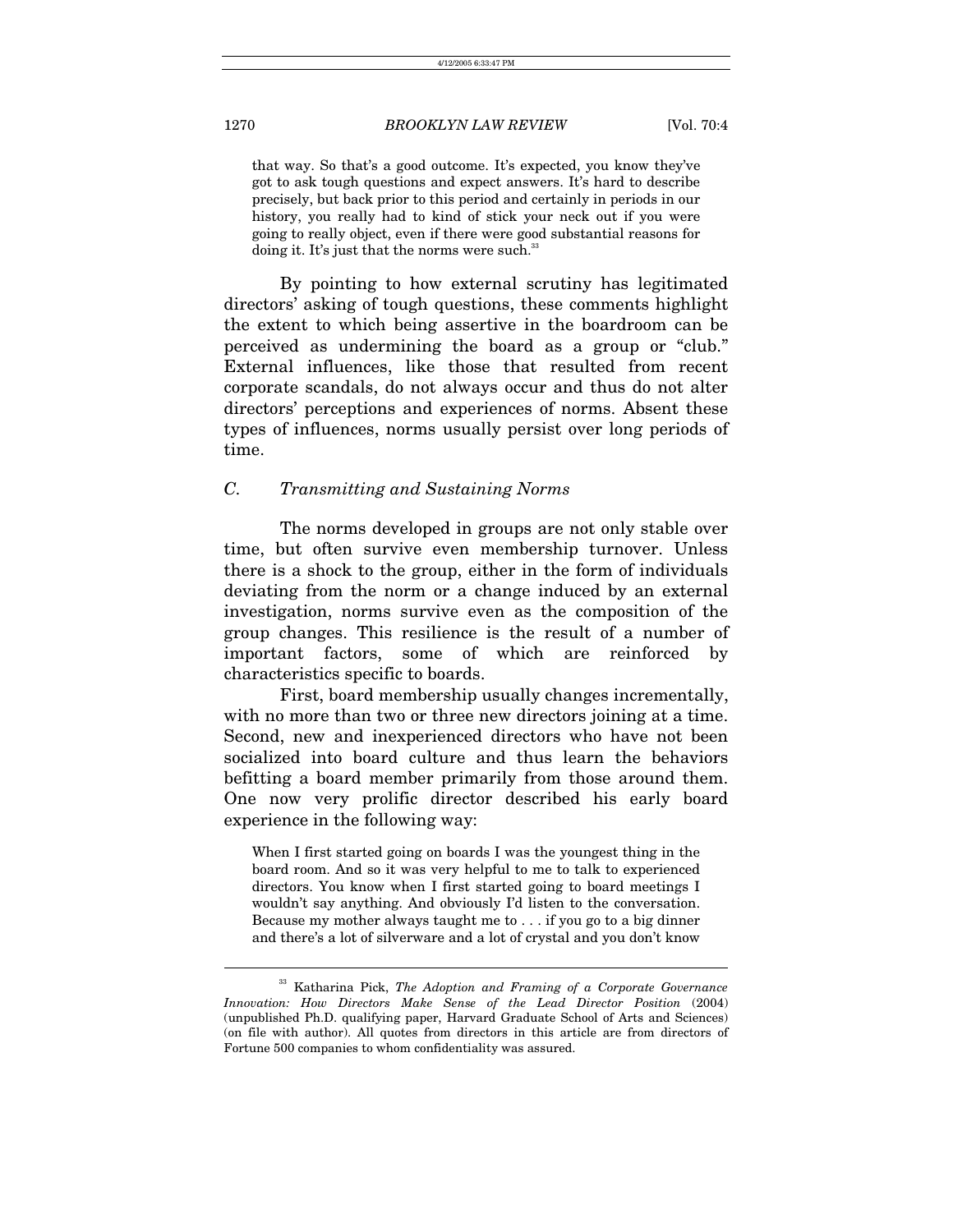which one to pick up, just watch the hostess. So I spent my early meetings watching. And that's a way to learn. And then you think "I would like to ask this question." And then you see some guy who's been there a long time who's very smart and he asks the same question that you were thinking about. And that's helpful to you. So that gives you some sense of confidence that you're not exactly stupid. And then you hear a question that you really think is stupid and then at lunch some director will tell you "Wasn't that a stupid question?["](#page-13-0)34

Finally, because boards are so homogenously comprised of elites, the primary way in which people achieve status on a board is through tenure. This means that the people most able and likely to challenge norms (i.e., people of high status within the group),<sup>35</sup> are the people who have been there the longest and are likely the most entrenched in the board's norms.

In order to explore the nuances and consequences of norms we must first understand why they are so important to groups. The enduring norms of a group are functional in sustaining two critical features of groups: the diversification of roles within the group<sup>36</sup> and the achievement of uniformity in the group. $37$  Although these can appear to be contradictory forces, they are both critical to how groups achieve organization, order, and predictability in a way that maintains the group. However, both the tendency toward diversification and the tendency toward uniformity also have importance consequences for behavior in groups.

#### 1. Role Diversification

Diversity comes in the form of role differentiation, which is clearly visible in the formal structure of boards. Here, committees and committee chairs take on additional duties with respect to specific areas of expertise. This role differentiation is also reflected in a board's informal structure. A recent study on Lead Directors showed that even where l

<span id="page-13-0"></span> $^{34}$  All quotes from directors in this article are from directors of Fortune 500 companies to whom confidentiality was assured.

<span id="page-13-1"></span><sup>&</sup>lt;sup>35</sup> See generally O.J. Harvey & Conrad Consalvi, *Status and Conformity to Pressures in Informal Groups*, 60 J. ABNORMAL & SOC. PSYCHOL. 182 (1960).

<span id="page-13-2"></span><sup>&</sup>lt;sup>6</sup> See Harold Guetzkow, Differentiation of Roles in Task-Oriented Groups, in GROUP DYNAMICS: RESEARCH AND THEORY 683-704 (Dorwin Cartwright & Alvin Zander eds., 1960); Hackman, *supra* note 7, at 215. 37 *See* Leon Festinger, *Informal Social Communication*, 57 PSYCHOL. REV.

<span id="page-13-3"></span><sup>271, 272-73 (1950);</sup> Charlan J. Nemeth & Barry M. Staw, *The Tradeoffs of Social Control and Innovation in Groups and Organizations, in* 22 ADVANCES IN EXPERIMENTAL SOCIAL PSYCHOLOGY (Leonard Berkowitz ed., 1989).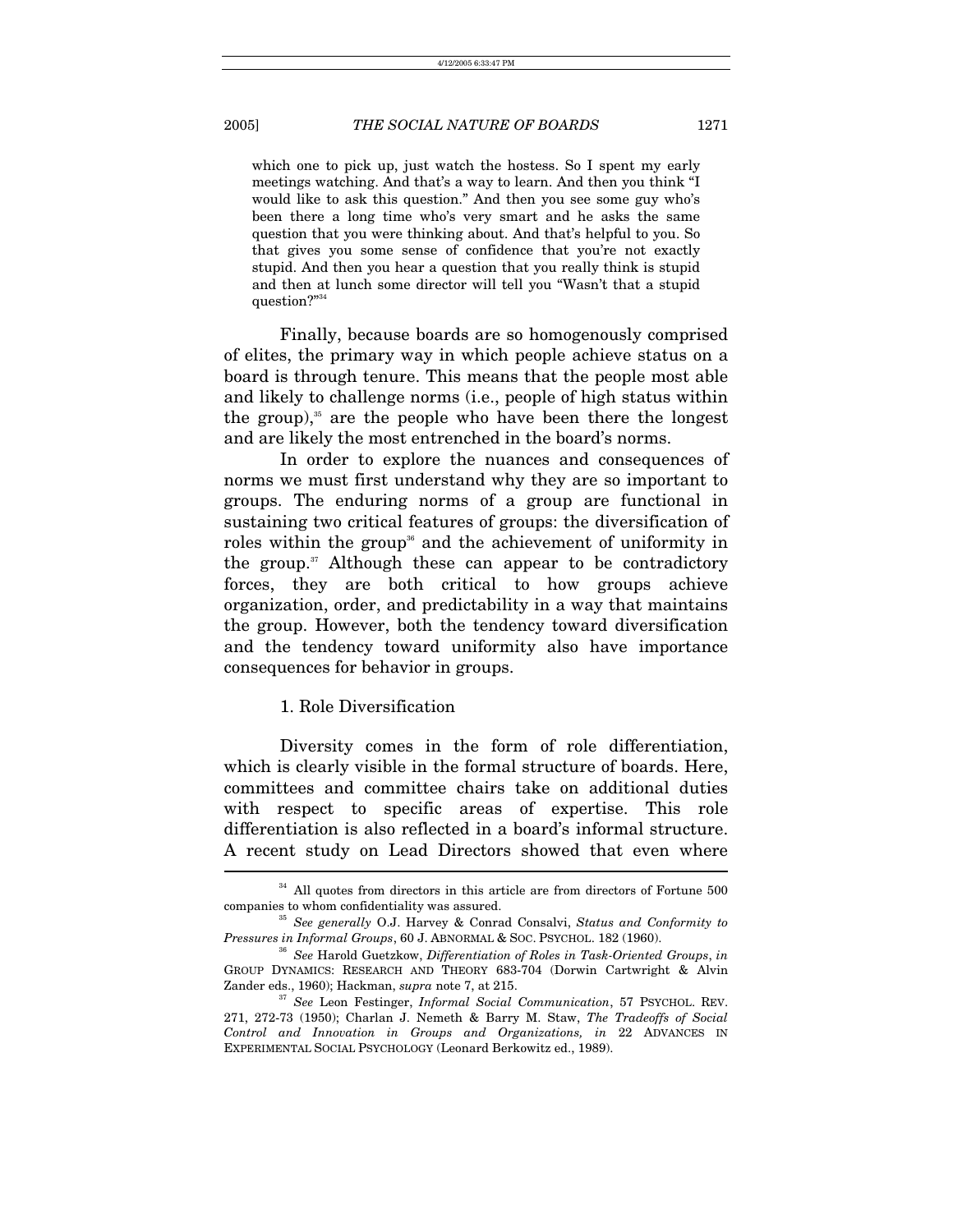boards had not formally named a person to serve as Lead Director, there were individuals on the board who, in times of crisis or indecision, would be expected to assume responsibility or speak up on behalf of everyone else. Directors in most situations were confident that they could identify that person and that their selection would be consistent with the expectations of others. It is not surprising that many boards should have such informal role differentiation given their structure, where the independent directors usually have no formal leader with the exception of the CEO, whom the board is essentially evaluating. In these conditions an informal leadership structure is almost certain to emerge.

Subtle role differentiation can become problematic, however, because when that particular person does not speak up, it is less likely that others will, even if they feel uneasy about an issue. This is generally the case because: (1) the unwillingness of the person to speak up establishes, informally, that concern is not required; and (2) it feels inappropriate to violate the implicit roles that have been established. This dynamic undermines the true function of boards of directors, which is to allow an opportunity for individuals with different ideas to come together and share information. In effect, group dynamics undercut the positive effects of diversity.

#### 2. Achievement of Uniformity

Another reason groups develop norms, and one reason they are so resilient and consequential to particular outcomes, is because groups have a tendency toward uniformity.<sup>38</sup> Norms, by bringing individual members together into a behavioral pattern, are one means through which uniformity is created in groups.

On one hand, uniformity can be beneficial to groups. It produces order and predictability as well as a sense of harmony that enables the group to move toward its goals.[39](#page-14-1) It can prevent too much individualistic behavior from undermining productive discussions and make the group easier to maintain, for example when everyone in the group has bought into a common set of principles.<sup>[40](#page-14-2)</sup>

<span id="page-14-0"></span><sup>38</sup> *See* Festinger, *supra* note 37, at 272-73; Nemeth & Staw, *supra* note 37, at

 $\overline{a}$ 

176-89*.*

<span id="page-14-1"></span><sup>39</sup> *See* Nemeth & Staw, *supra* note 37, at 189. 40 *See* Hackman, *supra* note 7, at 214.

<span id="page-14-2"></span>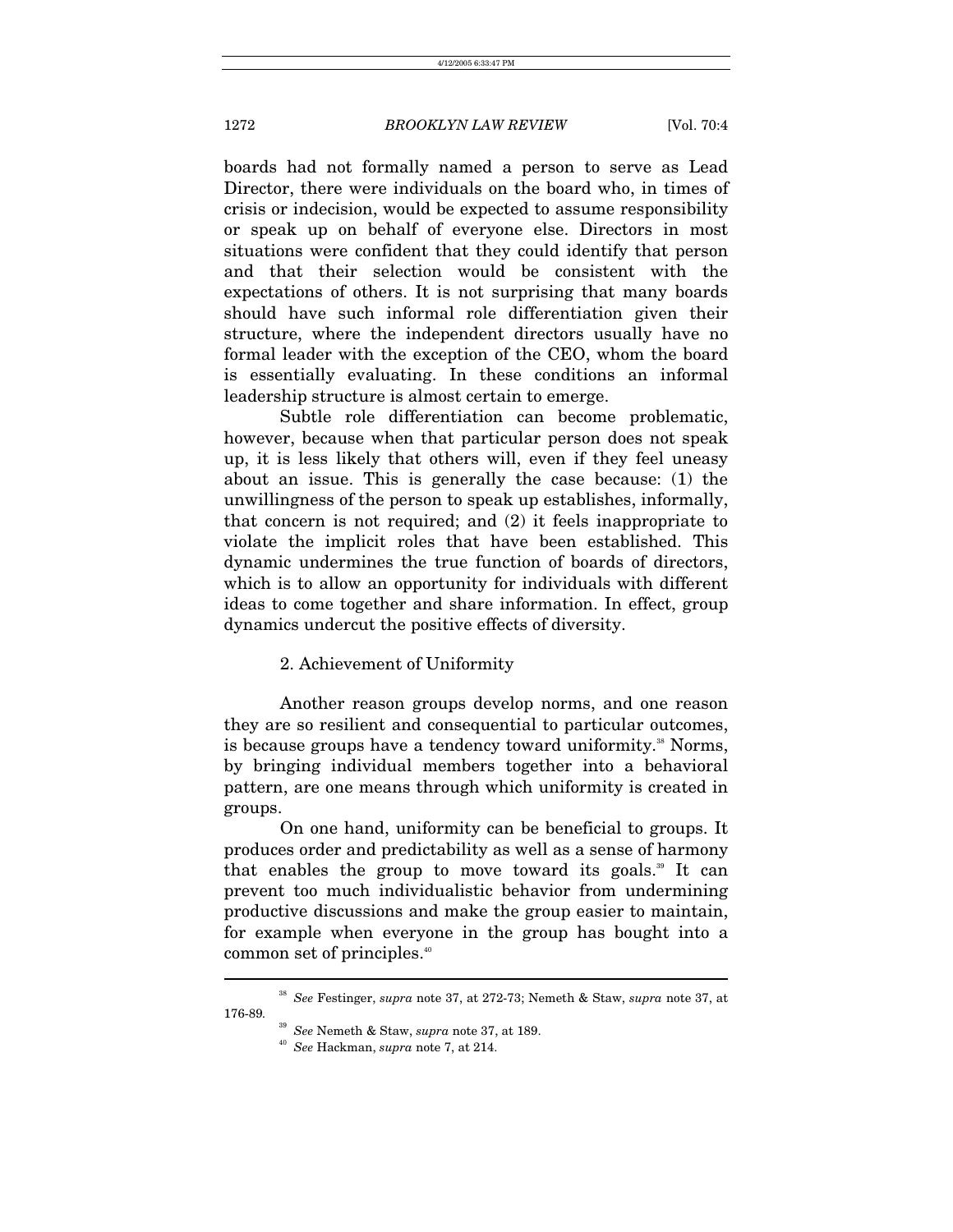On the other hand, pressures toward uniformity also undermine the group's willingness (and ability) to recognize and adapt to changing circumstances.<sup>41</sup> In fact, we argue below that pressures toward uniformity actually can negatively impact board performance on a number of different levels.

# *D. Influences on Group Beliefs*

A popular criticism leveled by legislators and scholars against boards involved in recent corporate scandals is that they did not have the courage or the conviction to challenge senior management and/or the CEO on important issues. In fact, some have accused directors of being "indifferent".<sup>42</sup> While some directors, no doubt, have been indifferent, this sweeping generalization overlooks the enormous pressures toward conformity in group environments. Groups have a strong tendency to conform around ideas and specifically to congregate around those held by a majority within the group, often relying on consensus to signify accuracy.<sup>43</sup> Boards are subject to the same conformity pressures.

Observers say that even a lone dissenter can make a big difference in the board room. Bill George, former CEO and Chairman of the Board of Medtronic Inc., a leading medical technology company headquartered in Minneapolis, recently cited an instance in which all but one director on his board approved of a proposed acquisition. That one director telephoned George after the meeting had ended and made such a convincing argument for his position that George reconvened the board by telephone and together the directors decided to reverse their initial approval. According to George, the board eventually made the right decision.<sup>44</sup> Unfortunately, social psychological research suggests that such persistence on the part of an individual member, and such deliberation and reassessment on the part of a group, are rare. In fact, studies show that, unless addressed deliberately through appropriate norms, the structure of group relations simply does not

<sup>41</sup> *See* Nemeth & Staw, *supra* note 37, at 190. *See generally* Irving L. Janis,

<span id="page-15-1"></span><span id="page-15-0"></span>

<span id="page-15-3"></span><span id="page-15-2"></span>

 $\begin{array}{l} \textit{Groupthink}, 5 \text{ PSYCHOL.} \text{TODAY 43 (1971).} \\ \text{\tiny $^{42}$} \textit{See} \text{Useem}, \textit{supra} \text{ note} \text{ 24.} \\ \text{\tiny $^{43}$} \textit{See} \text{ Nementh} \text{ \& Staw}, \textit{supra} \text{ note} \text{ 37, at 189.} \\ \text{\tiny $^{44}$} \textit{Carol} \text{ Hymowitz}, \textit{In the Lead: Building a Board That's Independent}, \textit{Strong} \end{array}$ *and Effective*, WALL ST. J., Nov. 19, 2002, at B1.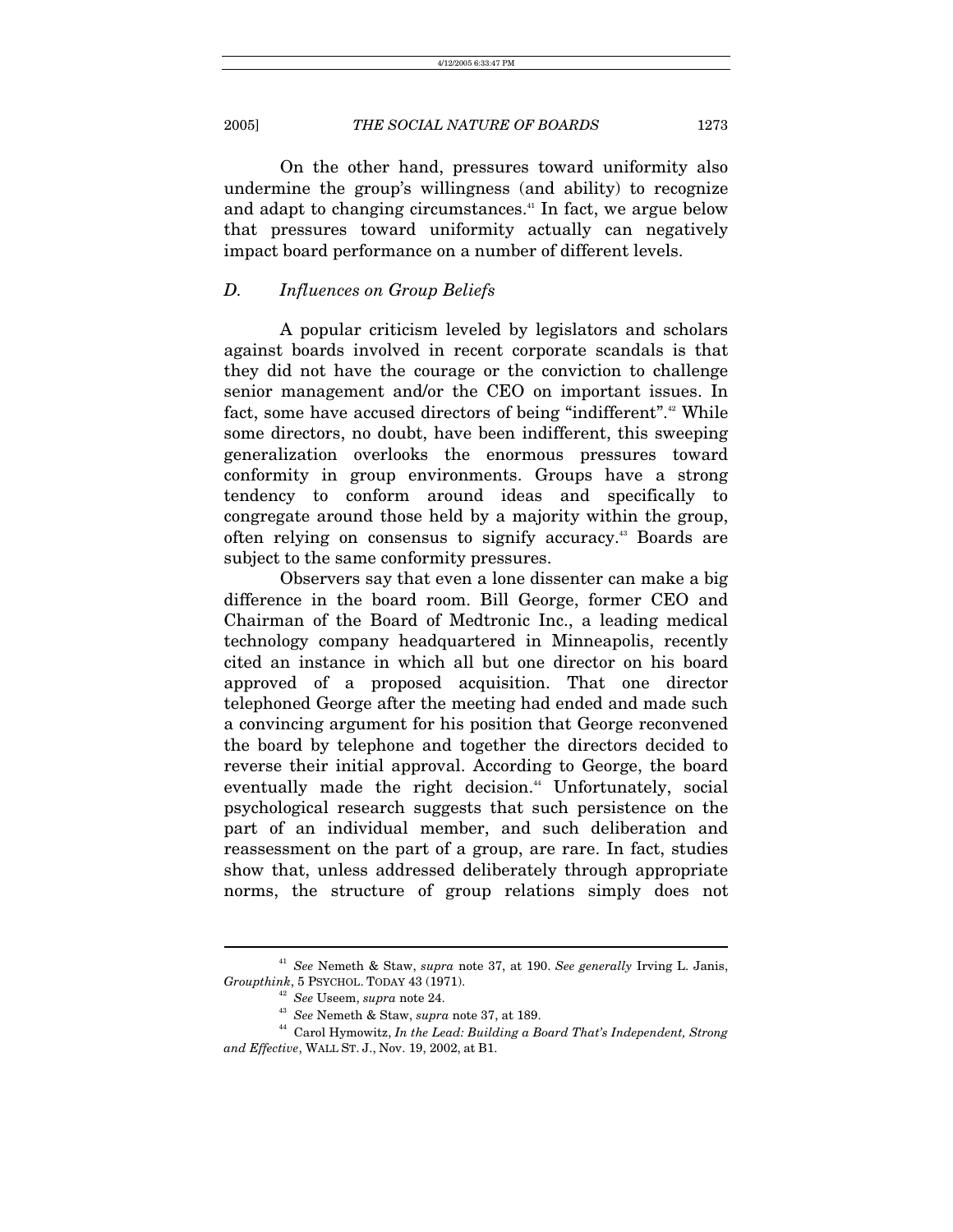encourage dissent and does not enable groups to handle it productively when it does occur.[45](#page-16-0)

1. Conformity

There are two types of influence that generate conformity: normative influence, which happens when people try to gain approval by conforming to group expectations, and informational influence, which happens when people accept information from other people as "*evidence* about reality" and thus conform to their view.<sup>46</sup>

The power of conformity via these two mechanisms is best demonstrated in a classic study by Solomon Asch in which subjects were asked to match the length of one line to "one of three obviously unequal lines.["47](#page-16-2) Each subject was situated in a group of eight with seven confederates who each, when asked to state their answer aloud, provided the same incorrect answer.

One third of the time, subjects responded in agreement with the confederates, providing the incorrect answer despite the fact that the correct answer was plainly obvious. When interviewed after the study, subjects provided three different explanations for their incorrect choices. Some said they were truly unaware that their estimates were distorted by the majority. Others said that the majority seeing it differently led them to doubt their own assessment and change their answer. Finally, some said they knew their own perception was correct but did not want to "appear different from or inferior to others." Subsequent conformity studies have produced similar results. One striking nuance to the results is that the judgments groups converged around often tended to persist in people's individual judgments even outside of the group setting.<sup>[48](#page-16-3)</sup>

Although we like to think of board members as highly experienced, independent, and empowered individuals, as

<span id="page-16-1"></span><span id="page-16-0"></span>

<sup>45</sup> *See* Nemeth & Staw, *supra* note 37, at 185-89. 46 *See id.* at 183. *See generally* SHERIF, *supra* note 27; Soloman E. Asch, *Effects of Group Pressures Upon the Modification and Distortion of Judgments*, *in*  GROUPS, LEADERSHIP, AND MEN (Harold Guetzkow ed., 1951); Morton Deutsch & Harold Gerard, *A Study of Normative and Informational Social Influences On* 

<span id="page-16-3"></span><span id="page-16-2"></span>

<sup>&</sup>lt;sup>47</sup> See generally Asch, supra note 46. <br><sup>48</sup> See Solomon E. Asch, *Effects of Group Pressure Upon the Modification and Distortion of Judgments*, *in* READINGS IN SOCIAL PSYCHOLOGY 178-79 (Eleanor E. Maccoby et al. eds., 1958).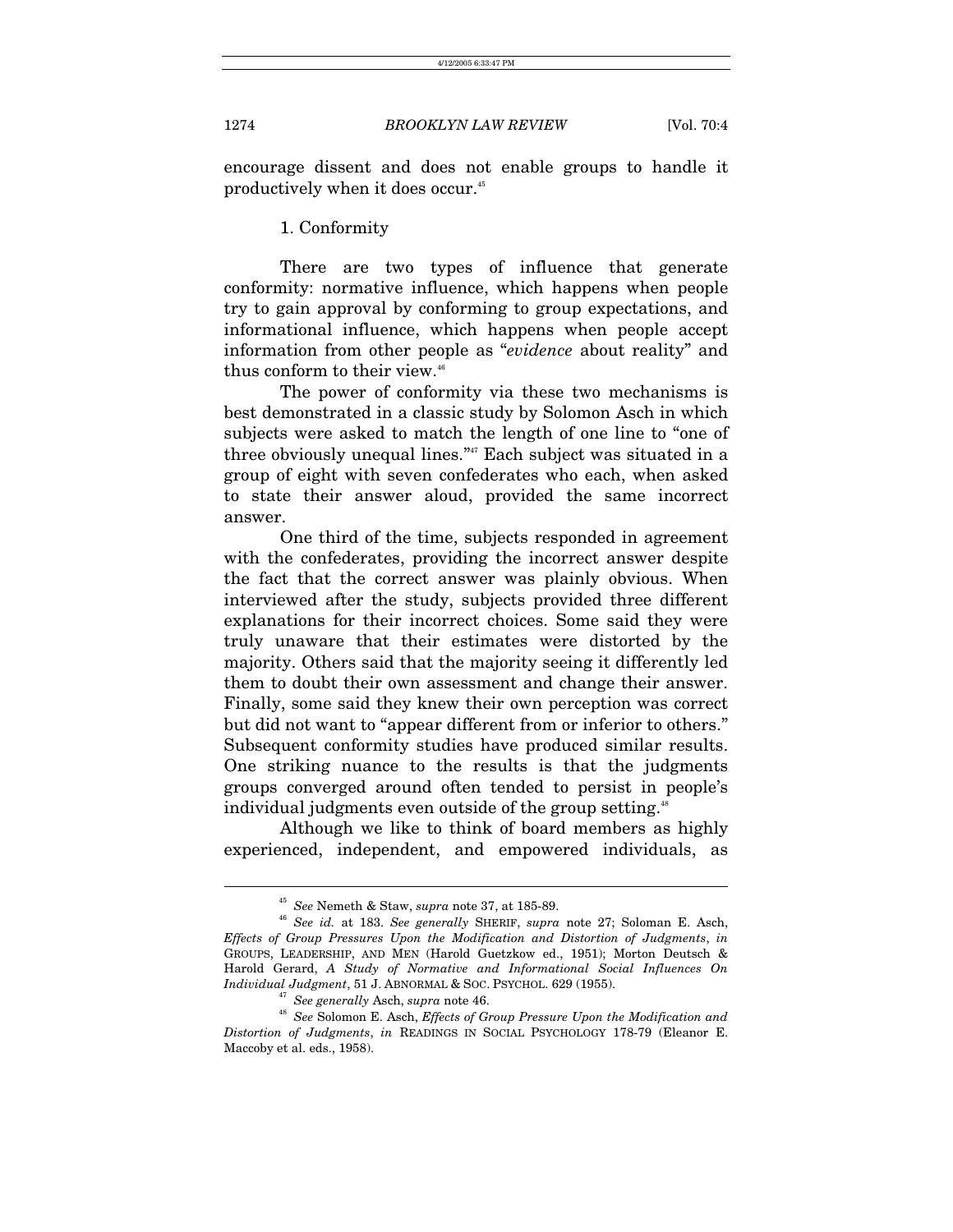members of groups they are susceptible to the same pressures toward conformity that all group members are. Moreover, there are some features of boards that render members particularly susceptible to conformist behavior. Research shows that there are several conditions under which informational influence can be very powerful.

First, members of groups are more likely to rely on each other in shaping their beliefs when the group's environment or the stimulus for the group task is highly ambiguous.<sup>[49](#page-17-0)</sup> Certainly, most situations directors face are highly ambiguous. The issues they confront are usually complex and subject to interpretation. They rarely face an objective reality and clarity regarding outcomes and costs. Instead, decisions they make require judgment about tradeoffs required to achieve various outcomes and often must be based on incomplete, complex, and subjective information. Moreover, directors must make these decisions while being conscious of the fact that *they* must answer to shareholders, even when it is not clear whether or not short-term tradeoffs will benefit those shareholders and/or the company in the long run. This ambiguity is even more pronounced in the tumultuous post-Sarbanes-Oxley and post-Enron environment where directors are adjusting to new regulations, making sense of changing expectations, and are, in some sense, being cast in a newly conceived role that is more scrutinized than ever before.

The second condition under which informational influence is particularly powerful is when the relevant group providing the information is perceived to be credible and competent.[50](#page-17-1) Boards are usually made up of very smart, highly influential, and experienced people. Moreover, directors are often predisposed to respect those serving on the board with them, especially when such people are hand picked. Perceived expertise also plays a major role, as directors are likely to defer to each other on items where they believe others have greater expertise.

This relates to the final condition under which informational conformity is particularly strong: when a person

<span id="page-17-0"></span><sup>49</sup> Richard S. Crutchfield, *Conformity and Character,* 10 AM. PSYCHOL. 191, 193 (1955). 50 *See* Hackman, *supra* note 7, at 222. *See generally* Herbert C. Kelman,

<span id="page-17-1"></span>*Effects of Success and Failure on "Suggestibility" in the Autokinetic Situation,* 45 J. ABNORMAL & SOC. PSYCHOL. 267 (1950); L.A. Rosenberg, *Group Size, Prior Experience and Conformity*, 63 J. ABNORMAL & SOC. PSYCHOL. 436, (1961).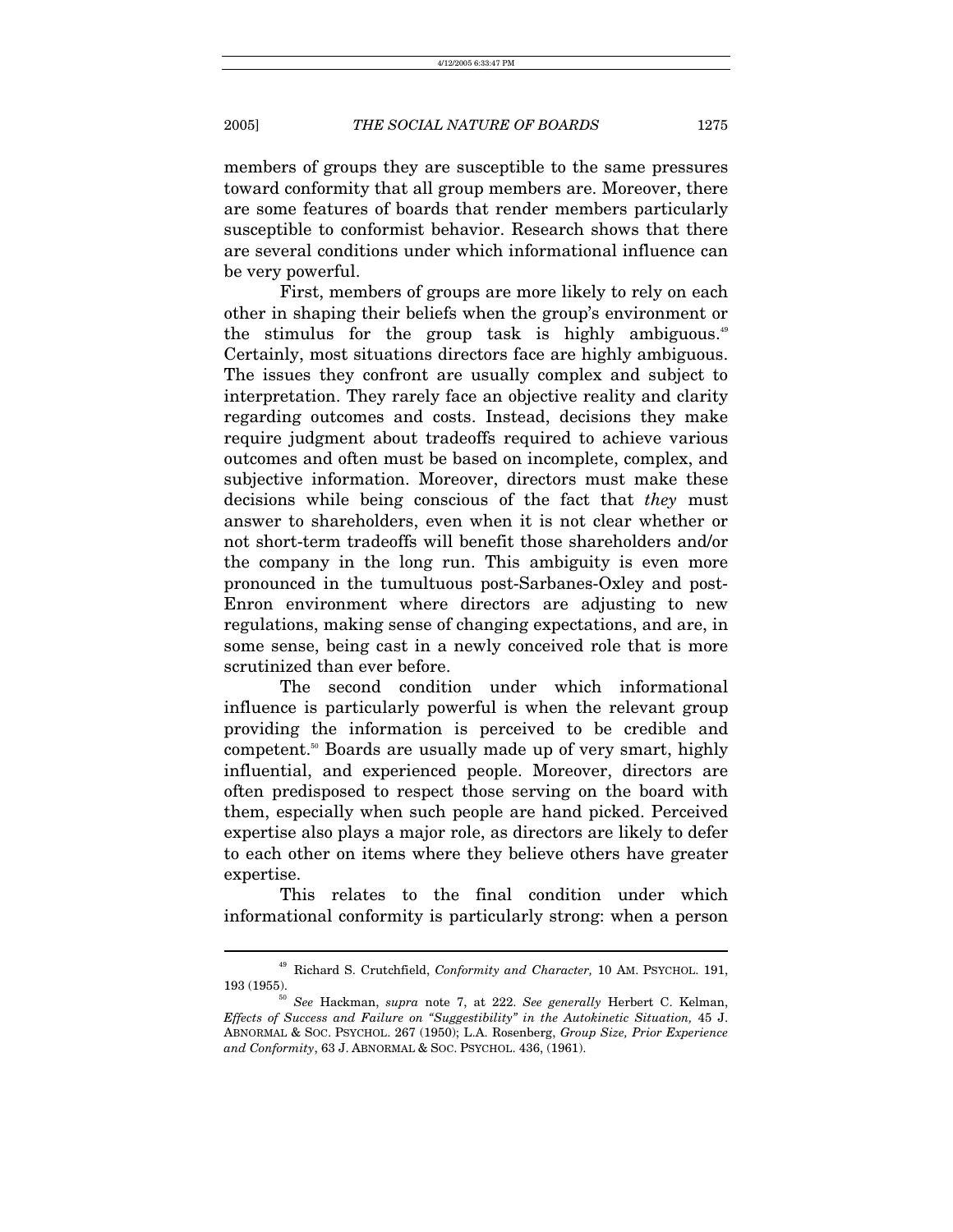believes him or herself to be relatively unqualified to make a particular judgment.<sup>51</sup> Despite the fact that directors are generally highly qualified individuals, the flood of information with which they must work likely leaves them never feeling *completely* informed. Directors are often inundated with pages of information prior to board meetings. Given time constraints, directors are usually unable to process this information and it is likely that this could make a director feel as though he or she is not entirely "qualified" to respond and/or act.

It is worth noting here that some characteristics which have not received sufficient scholarly attention might also work to encourage conformity and, thus, undermine the opportunity for dissent. Boards and board members are highly visible, despite the confidentiality of what happens in board meetings. The board has joint accountability and culpability in situations where the stakes are extremely high, where losses for shareholders can be in the millions and consequences for employees can be devastating. In addition, directors are also highly cognizant of the reputational effects, both within the director community and outside of that community, of misguided dissent or of any type of individual interference or failure in the board room.

#### 2. Suppression of Dissent

It is not just the barrier to dissent that is problematic, but also what happens once dissent is expressed. Social psychological research shows a pervasive tendency for groups to follow the majority position, even when that position is erroneous, $52$  highlighting behaviors that the group may use to bring the views of the minority in line with those of the majority. These behaviors include increased communication with a deviant in a group, $53$  holding the deviant and his or her

<sup>51</sup> *See generally* H.H. Kelley & T.W. Lamb, *Certainty of Judgment and* 

<span id="page-18-2"></span><span id="page-18-1"></span><span id="page-18-0"></span>

<sup>&</sup>lt;sup>52</sup> See Nemeth & Staw, supra note 37, at 183.<br><sup>53</sup> See generally Leonard Berkowitz & R.C. Howard, Reaction to Opinion *Deviates As Affected by Affiliation Need and Group Interdependence,* 22 SOCIOMETRY 81 (1959).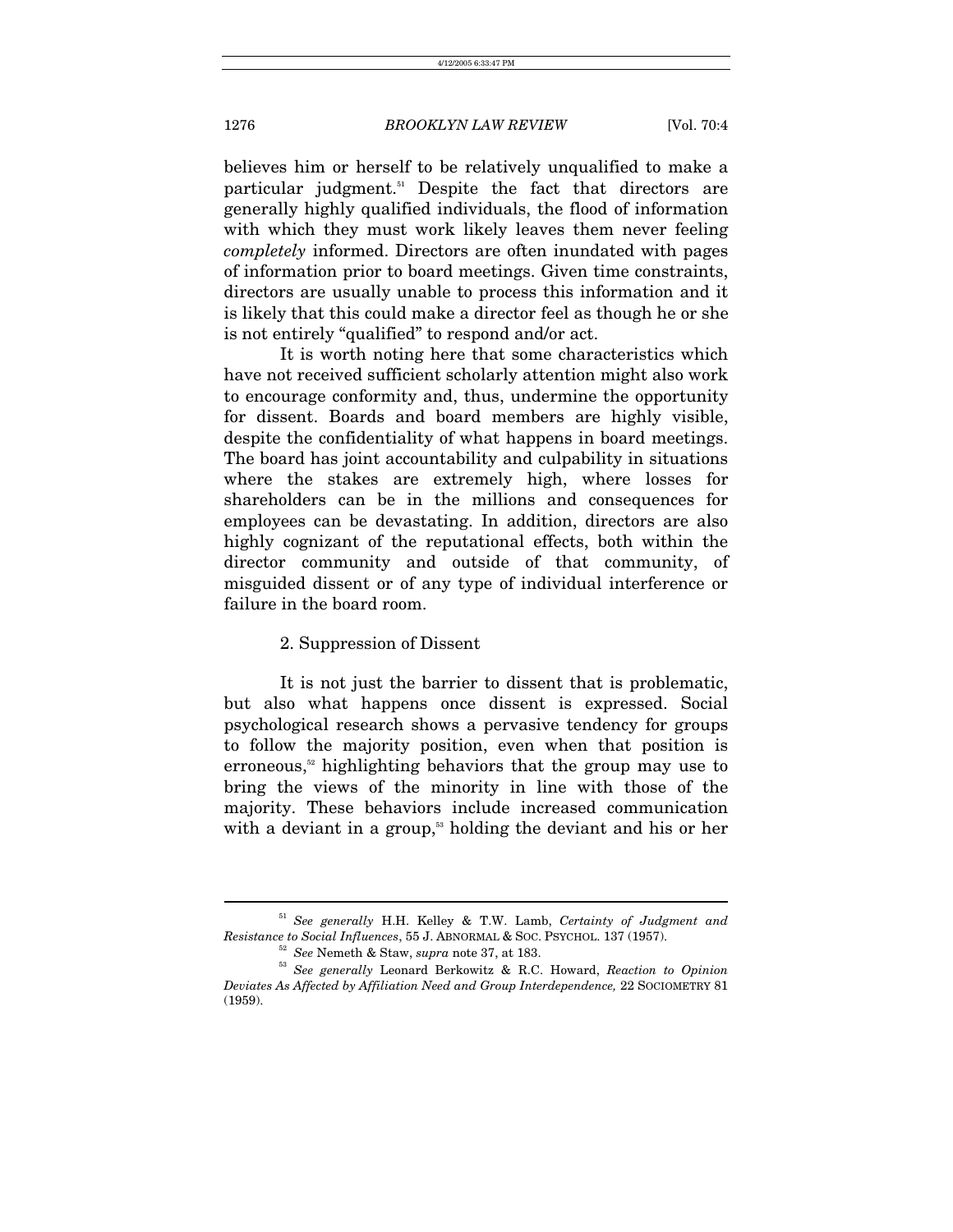$\overline{a}$ 

#### 2005] *THE SOCIAL NATURE OF BOARDS* 1277

position in disdain,[54](#page-19-0) and rejecting or cutting off communication with the deviant if necessary.<sup>[55](#page-19-1)</sup>

It is worth noting, however, that minority influence can be very beneficial to a group, especially when the group is engaged in non-routine tasks where flexibility of thinking is important. Some research suggests that "majority influence causes systematic, but convergent processing of a message, whereas minority dissent stimulates consideration of an issue from multiple perspectives, even perspectives beyond what the minority proposes" in a way that benefits group outcomes particularly in problem-solving situations.<sup>56</sup> Even where minorities exert some influence, however, it is rarely outwardly manifested. Members of groups often privately shift their views in the direction of the minority influence. While such private reassessment is encouraging, a public shift does not usually  $follow^{57}$  and thus the group remains under the guise of consensus and uniformity.

# 3. The Costs of Conformity

The consequences of this sometimes superficial but always compelling uniformity are significant. One potential cost cited by Nemeth and Staw results from the "common assumption that truth is correlated with consensus.["58](#page-19-4) Groups may stick to a consensus view, even in the face of changing information, because consensus assures them their assessment or decision is correct.

This process can lead to an escalating and eventually self-perpetuating cycle where critical thinking is swept aside by the momentum the group has developed toward uniformity. Janis labeled this phenomenon "groupthink," where the pursuit of concurrence dominates group process and overrides realistic

<span id="page-19-0"></span><sup>54</sup> *See* Charlan J. Nemeth & Joel Wachtler, *Creating Perceptions of Consistency and Confidence: A Necessary Condition for Minority Influence*, 37 SOCIOMETRY, 529, 538-39 (1974). 55 *See* Nemeth & Staw, *supra* note 37, at 188. *See generally* Stanley

<span id="page-19-1"></span>Schachter, *Deviation, Rejection, and Communication*, 46 J. ABNORMAL & SOC. PSYCHOL. 190 (1951).

<span id="page-19-2"></span><sup>56</sup> Randal S. Peterson & Charlan J. Nemeth, *Focus Versus Flexibility: Majority and Minority Influence Can Both Improve Performance*, 22 PERSONALITY &

<sup>&</sup>lt;sup>57</sup> See Serge Moscovici et al., *Influence of a Consistent Minority on the Responses of a Majority in a Color Perception Task,* 32 SOCIOMETRY 365, 373-79 (1969). 58 Nemeth & Staw, *supra* note 37, at 189.

<span id="page-19-4"></span><span id="page-19-3"></span>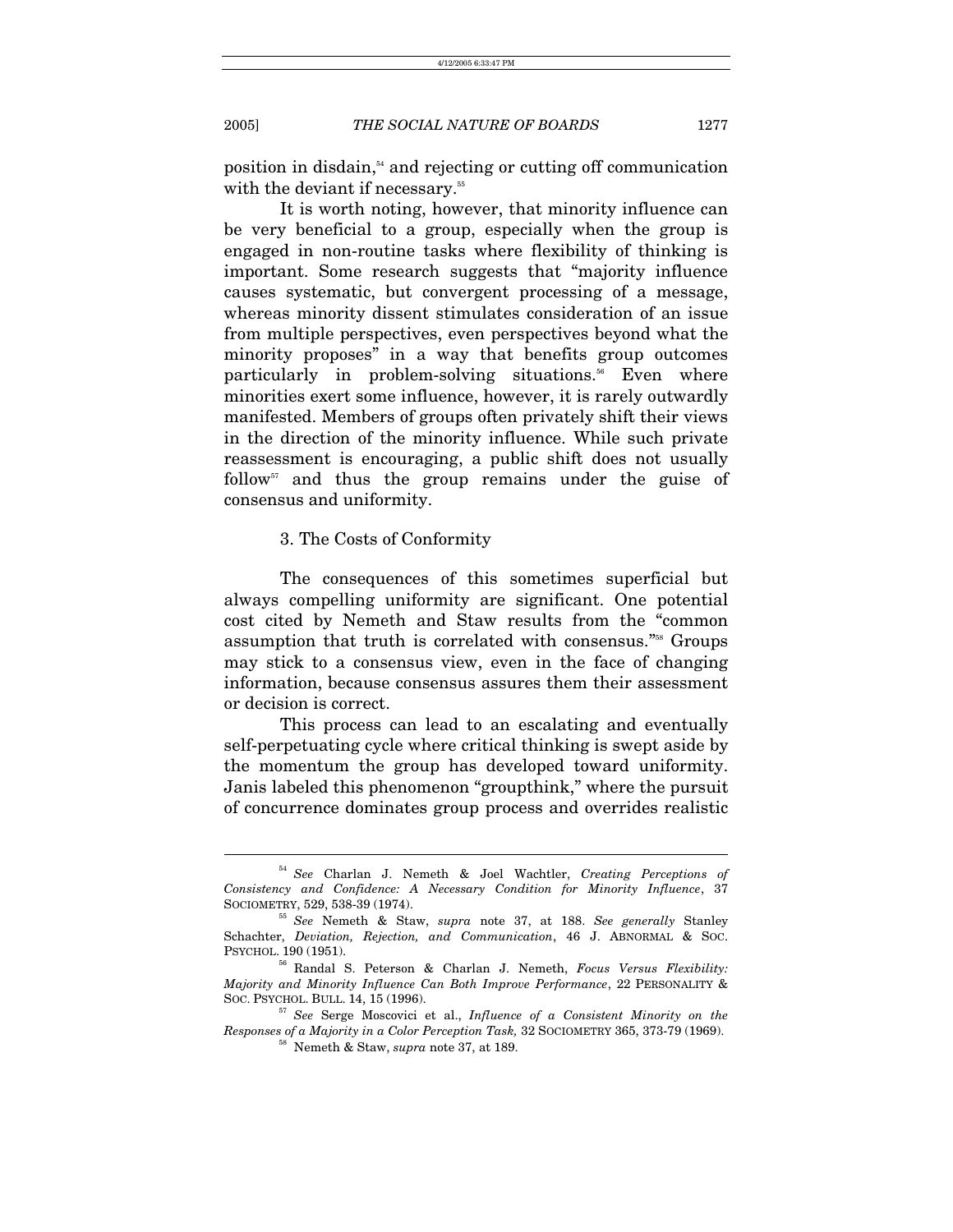and critical thinking.<sup>59</sup> In his analysis of the Bay of Pigs "fiasco" undertaken by President John F. Kennedy and his cabinet, Janis discovered a group characterized by strong conformity pressures and self-censorship, direct pressure on members who dissented, illusions of unanimity, and failure to search for information or explore alternative courses of action.<sup>60</sup> Based on his observations, Janis suggested that groups like this tended to rush to judgment, assume invulnerability and morality in their actions, and make poor decisions.

As mentioned above, $61$  the effect of conformity pressures and uniformity in general on group performance is especially consequential to boards because they are cohesive groups. Cohesive groups tend to exert more pressure toward even greater uniformity because members have positive feelings toward their groups and value the interpersonal rewards they get from membership. As a result, members usually do not want to jeopardize these feelings or rewards by dissenting.<sup>62</sup> This "affiliation" aspect of the pressure toward uniformity in cohesive groups highlights another important mechanism by which groups shape individual behavior—social identity.

# *E. Influence on Attitudes via Social Identity*

Group memberships comprise an important part of an individual's social identity. Studies in social psychology show that even when the grounds for group membership are arbitrarily imposed, people often have affective, cognitive, and behavioral biases in favor of the group and its members.<sup>[63](#page-20-4)</sup> Individuals tend to feel more positive about people in the group than about those on the outside.<sup>64</sup> In fact, board members will often go as far as to believe that other group members are similar to themselves by virtue of their membership in the

<span id="page-20-0"></span>

<span id="page-20-1"></span>

<span id="page-20-2"></span>

<span id="page-20-4"></span><span id="page-20-3"></span>

<sup>&</sup>lt;sup>59</sup> Janis, *supra* note 41, at 440.<br><sup>60</sup> See generally Janis, *supra* note 41.<br><sup>61</sup> See supra Part III.A.<br><sup>62</sup> See Hackman, *supra* note 7, at 252.<br><sup>63</sup> See generally Marilyn B. Brewer, *In-Group Bias in the Minimal Inte Situation: A Cognitive-Motivational Analysis,* 86 PSYCHOL. BULL. 307 (1979); Richard Moreland, *Social Categorization and the Assimilation of "New" Group Members,* 48 J. PERSONALITY & PSYCHOL. 1173 (1985). 64 *See* Moreland, *supra* note 63, at 1173. *See generally* Jacob M. Rabbie &

<span id="page-20-5"></span>Murray Horwitz, *Arousal of Ingroup-Outgroup Bias By a Chance Win or Loss,* 13 J. PERSONALITY & PSYCHOL. 269 (1969).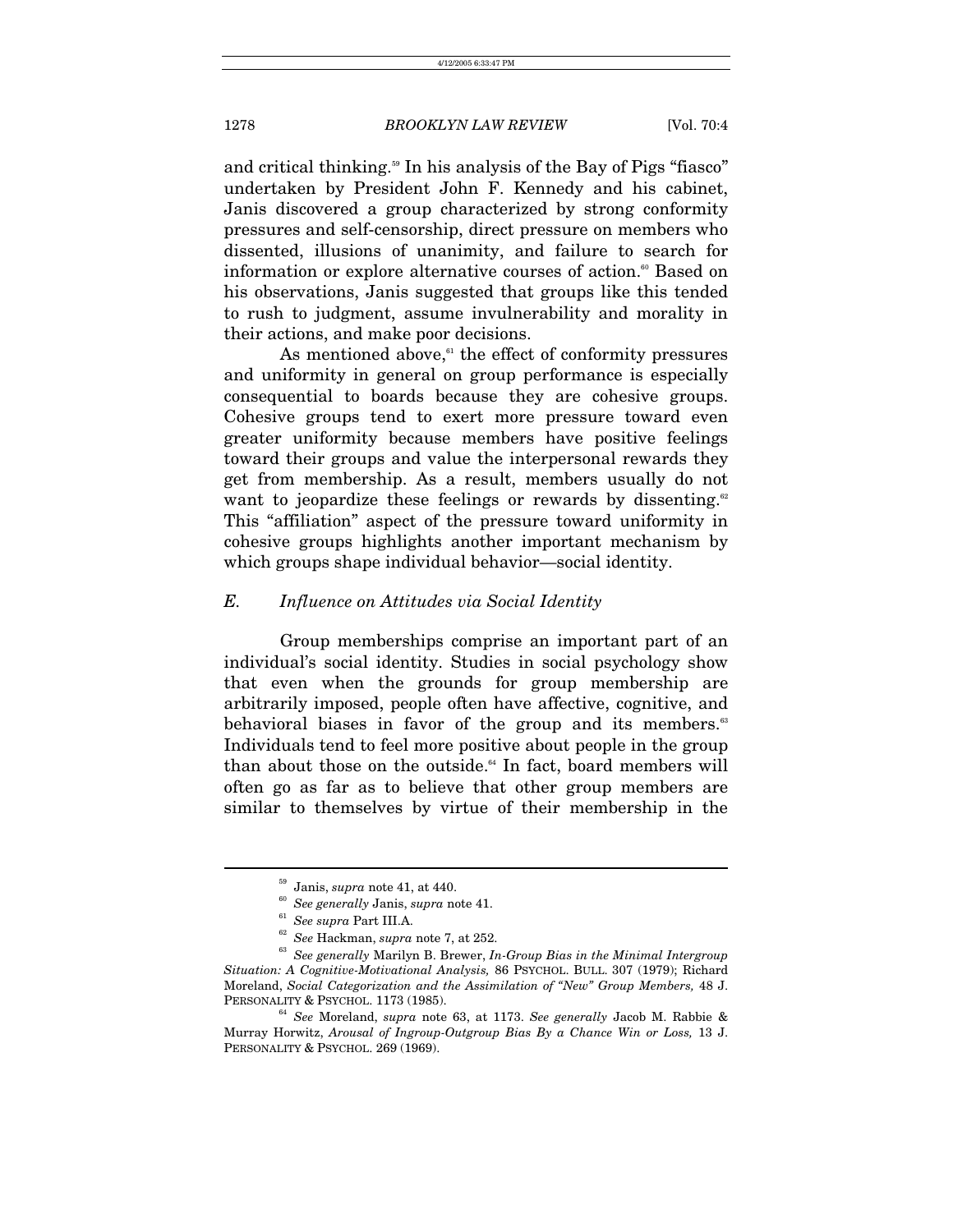same group.<sup>65</sup> Individuals also behave in ways that favor other group members over outsiders.<sup>66</sup> In addition, people tend to adjust their values and attitudes over time to fall in line with attitude norms of their membership groups. $\mathbf{F}$  In other words, group memberships play a significant role in an individual's self-definition.

Social psychologists suggest that individuals look to groups both to maintain a positive self-identity<sup>68</sup> and to reduce subjective uncertainty about self-concept, which includes their beliefs, behaviors and attitudes.<sup>69</sup> The extent to which directors have similar attitudes about their duties, about the legitimacy of various accountabilities asserted by external parties, about what makes an effective group process, and about the group membership they share, may impact how the board makes decisions together.

In thinking about group influences on attitudes and identity we must also consider directors' memberships in other groups. Two groups in particular are likely relevant to the attitudes directors bring to the work they do on boards. First, in addition to being directors for *specific* boards, directors are also members of the wider population of directors. This population is densely connected through interlocks, with most directors serving on several boards at the same time.<sup>70</sup> The changing environment for corporate governance has made this community even tighter as it becomes more bounded by opposition to external parties that scrutinize and attempt to exert influence.<sup> $\pi$ </sup> The broader population of directors now has a visible and distinct out-group, comprised of legislators, shareholders activists, and various other critics, against which to position itself.

Directors are also members of groups in their various professional roles. For example, there is a sub-group within the

<span id="page-21-0"></span><sup>65</sup> *See* Vernon L. Allen & David A. Wilder, *Group Categorization and* 

<span id="page-21-1"></span><sup>&</sup>lt;sup>6</sup> See generally Vernon L. Allen & David A. Wilder, *Categorization, Belief Similarity, and Intergroup Discrimination,* 32 J. PERSONALITY & PSYCHOL. 971 (1975).<br><sup>67</sup> See generally Alberta E. Siegel & Sidney Siegel, *Reference Groups*,

<span id="page-21-2"></span>*Membership Groups, and Attitude Change*, 55 J. ABNORMAL & SOC. PSYCHOL. 360

<span id="page-21-3"></span><sup>(1957). 68</sup> *See* John C. Turner, *Social Comparison and Social Identity: Some Prospects for Intergroup Behavior*, 5 EUR. J. SOC. PSYCHOL. 5, 9-13 (1975).<br><sup>69</sup> *See* Michael A. Hogg & D.J. Terry, *Social Identity and Self-Categorization* 

*Processes in Organizational Contexts,*<sup>25</sup> ACAD. MGMT. REV. 121, 123 (2000). 70 *See* Davis, *supra* note 12, at 592-98. 71 *See infra* Part IV.

<span id="page-21-5"></span><span id="page-21-4"></span>

<span id="page-21-6"></span>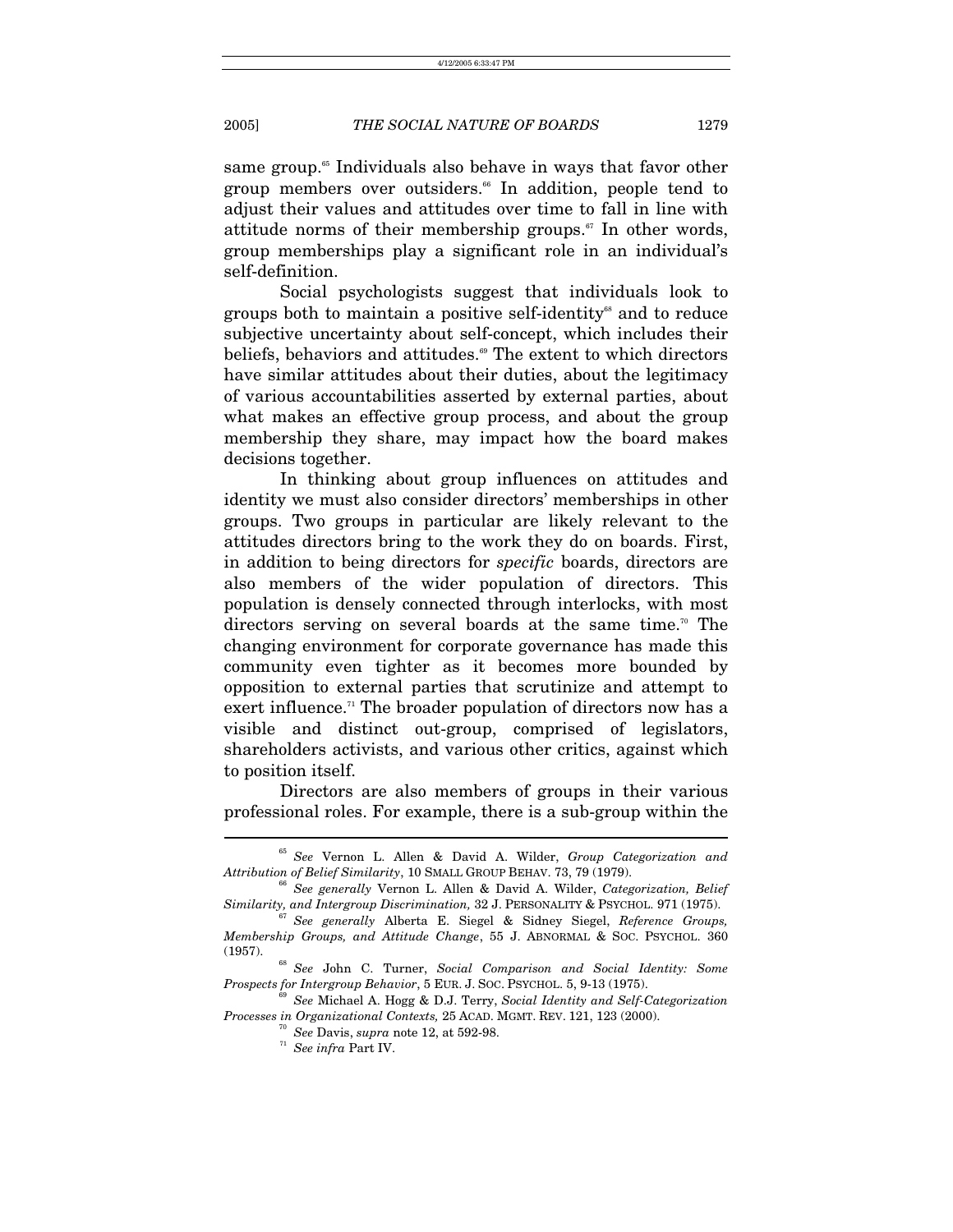population of directors that is comprised of current CEOs. When this part of a director's identity becomes salient in the board context, it is likely to shape his or her behavior in a given situation.<sup>72</sup> Given that a primary function of the board is to oversee and evaluate the CEO's performance, this particular role affiliation may strongly influence the director role.

While economic theory describes directors who are motivated primarily by the economic incentives of membership, social psychological research suggests that there are more important reasons for becoming a board member. In fact, some corporate governance research suggests most directors join boards not for money, but rather for the sake of learning from their peers and contributing their expertise and experience to the management of other companies[.73](#page-22-1) Thus, in order to properly study board outcomes, we must understand not just the economic incentives of directors, but the benefits and incentives derived from being part of the group and the broader director community.

# *F. Habitual Routines*

A look inside one crucial board meeting at Enron Corporation, the now bankrupt energy company whose leaders concocted off-the-books partnerships, twisted accounting rules, and manipulated the energy market to inflate the company's profits and siphon money into their own accounts, shows how even the most alarming signs of wrongdoing can be missed. On June 25, 1999, three days prior to their next board meeting, each director of Enron received a proposal in their fax machines for suspending the ethics code of the company. CFO Andy Fastow had asked for the approval of a self-serving partnership which required the suspension of the code's mandate that "even an appearance of an improper transaction must be avoided" and that "no employee should gain separately from company service.["74](#page-22-2) The subsequent board meeting was conducted by phone in less than one hour and was "jampacked" with important agenda items and topics requiring the board's approval. Directors proceeded expediently through transactions and proposals and, although no committee had

<sup>72</sup> *See generally* Seymour Lieberman, *The Effects of Changes in Roles on the Attitudes of Role Occupants*, 9 HUM. REL. 385 (1956). 73 *See* LORSCH & MACIVER, *supra* note 8, at 23-30. 74 *See generally* Useem, *supra* note 24.

<span id="page-22-1"></span><span id="page-22-0"></span>

<span id="page-22-2"></span>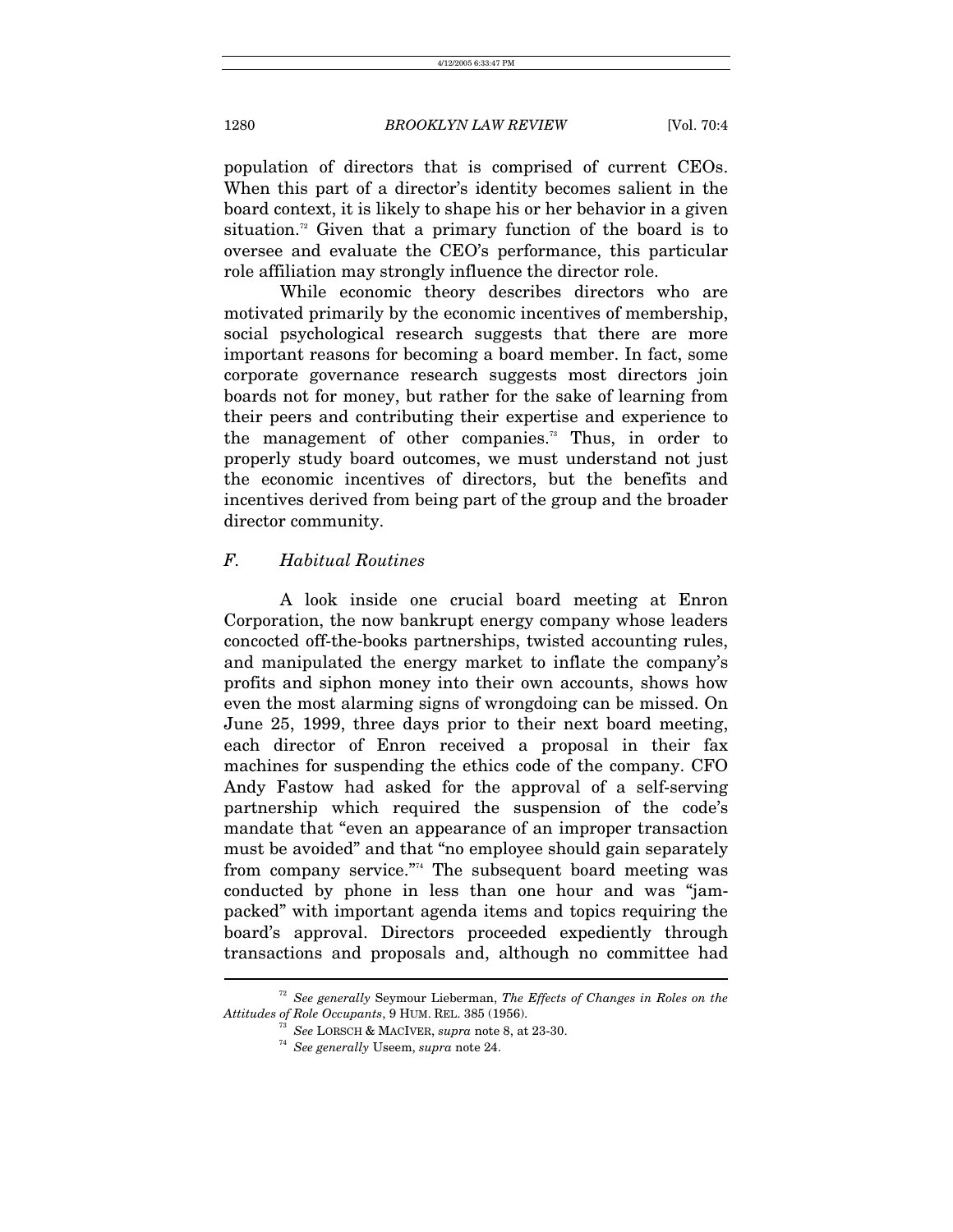vetted the suspension of the ethics code, it was approved by the group. This decision turned out to be a terrible mistake, as Fastow went on to add millions to his personal fortune by exploiting Enron and its shareholders.

Habitual routines, in the terminology of social psychologists, can undermine the activation of careful and scrutinizing decision-making in situations like the one just described. "A habitual routine exists when a group repeatedly exhibits a functionally similar pattern of behavior in a given stimulus situation without explicitly selecting it over alternative ways of behaving."[75](#page-23-0) Habitual routines are distinct from norms because they do not emerge from group assumptions about appropriateness and their enforcement does not involve a response to someone who deviates from expectations. Rather, these behavioral patterns happen to the group as a whole.

Habitual routines can be both functional and dysfunctional for any group. First, because they function automatically in the absence of members' conscious attention, they save the group time and energy, particularly in stable environments. Under such conditions, the group does not have to actively manage every situation but, rather, automatically engages in behaviors cued to a particular situation. Because the group is not actively assessing whether or not its habitual routine is appropriate in the given circumstance, however, it always runs the risk of failing to adapt to important changes in environmental stimuli. Specifically, the group may miscode a situation and proceed with a particular set of processes that are inappropriate to the situation and, thus, undermine the group's performance.

The 1982 crash of Air Florida Flight 90, as analyzed by Gersick and Hackman, $\pi$  illustrates the disastrous outcomes that can result when habitual routines govern group behavior. The data collected from the cockpit voice recorder reveal that the crew carried out its ordinary takeoff routine, including a confirmation that the "anti-ice" indicator was "off" despite the fact that the current weather conditions required that it be on. The sad irony was that the crew continued to comment as to the frigid conditions and difficult weather while carrying out  $\overline{a}$ 

<sup>75</sup> Connie J.G. Gersick & J. Richard Hackman, *Habitual Routines in Task-Performing Groups,* 47 ORGANIZATIONAL BEHAV. & HUM. DECISION PROCESSES 65, 69 (1990).  $$^{76}$   $\emph{Id.}$  at 65-67.

<span id="page-23-1"></span><span id="page-23-0"></span>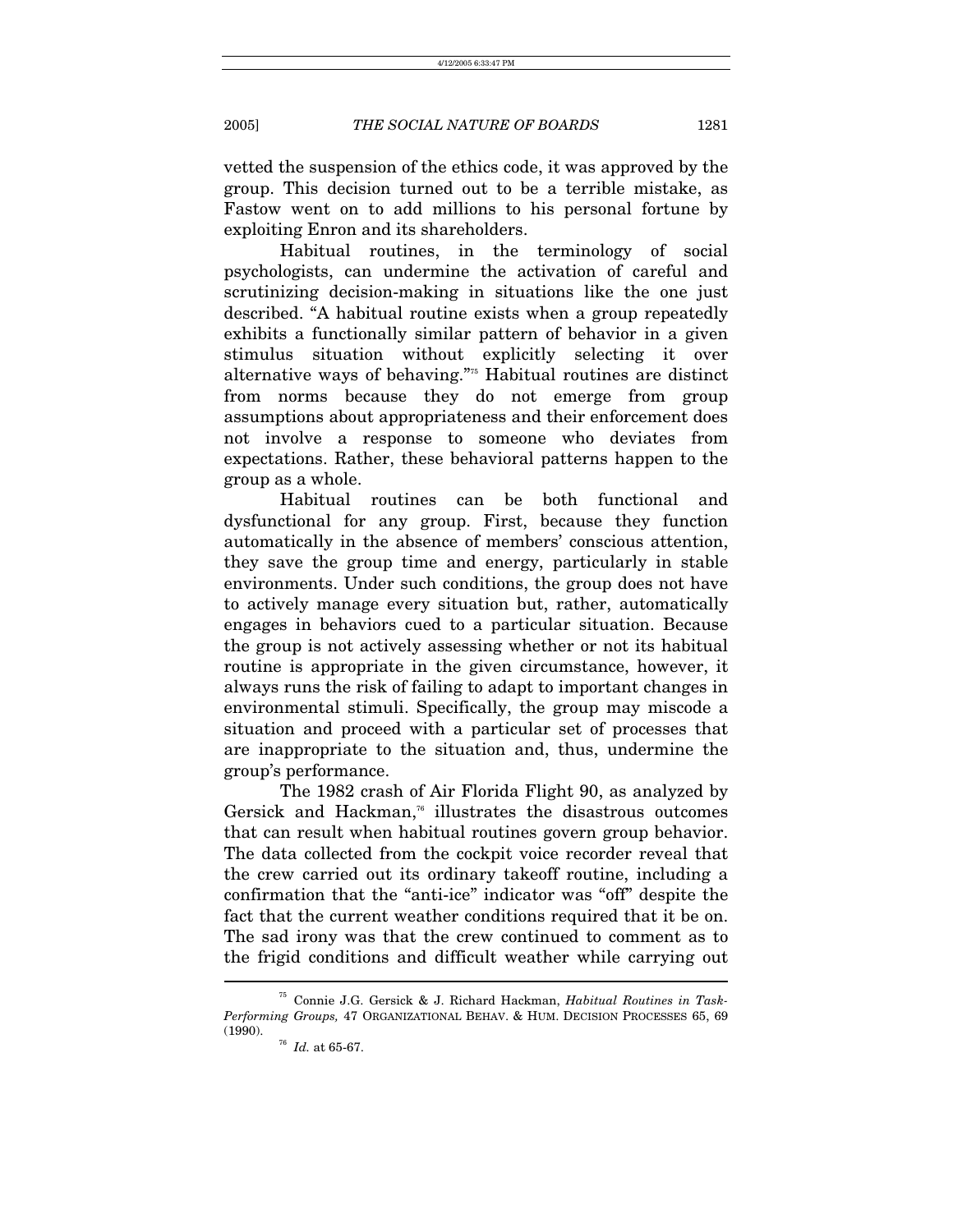their behavioral routine as if the conditions were dry and warm. The experiences of Flight 90 show how powerfully a group can be governed by its routines.

Habitual routines govern a good deal of group behavior and are likely are vital factor when it comes to explaining board behavior as well. Perhaps it was reasonable for the Enron board to expediently approve the agenda items that, while important, probably resembled transactions they had discussed countless times before. This time, however, the directors were approving a suspension of their code of ethics, certainly not a routine matter and most likely one that was qualitatively different from anything they had done before. Because of the board's habitual routine of disposing of agenda items, this distinct undertaking was not cued as something that required a reassessment of how the group would discuss and process the decision.

Boards have been shaken up by the fallout from recent oversights like this. Experiencing failure or receiving an intervention are two of only a few factors that can make habitual routines salient and make group members aware of a need to recode certain situations." Indeed, even boards not beset by scandal are becoming aware of the pertinent issues at hand, and many of them are now reflecting on, and revising, their own organizational processes.

A prominent director of a Fortune 500 company has noted how executive session processes can be reconceptualized when stimulated by new conditions.

[T]his is where collegial process really worked, where somebody comes up with a thought that maybe is not even a prearranged thought in the person's mind, he just says "well you know I've been thinking about this" . . . it sparks a comment from somebody else and then somebody else and then you come up with something. Sometimes it's strategy, sometimes it's nuance, sometimes it's something we don't like sometimes it's something we do like.<sup>78</sup>

Here, the director draws a contrast between an "old way" and a "new way" of doing things. The routines and processes directors once adhered to are currently being reshuffled and being *actively* shaped, most likely to the benefit

<span id="page-24-0"></span><sup>77</sup> *See id.* at 83-89. *See generally* Meryl R. Louis & Robert I. Sutton, *Switching Cognitive Gears: From Habits of Mind to Active Thinking*, 44 HUM. REL. 55 (1991).  $\frac{78}{78}$  All quotes from directors in this article are from directors of Fortune 500

<span id="page-24-1"></span>companies to whom confidentiality was assured.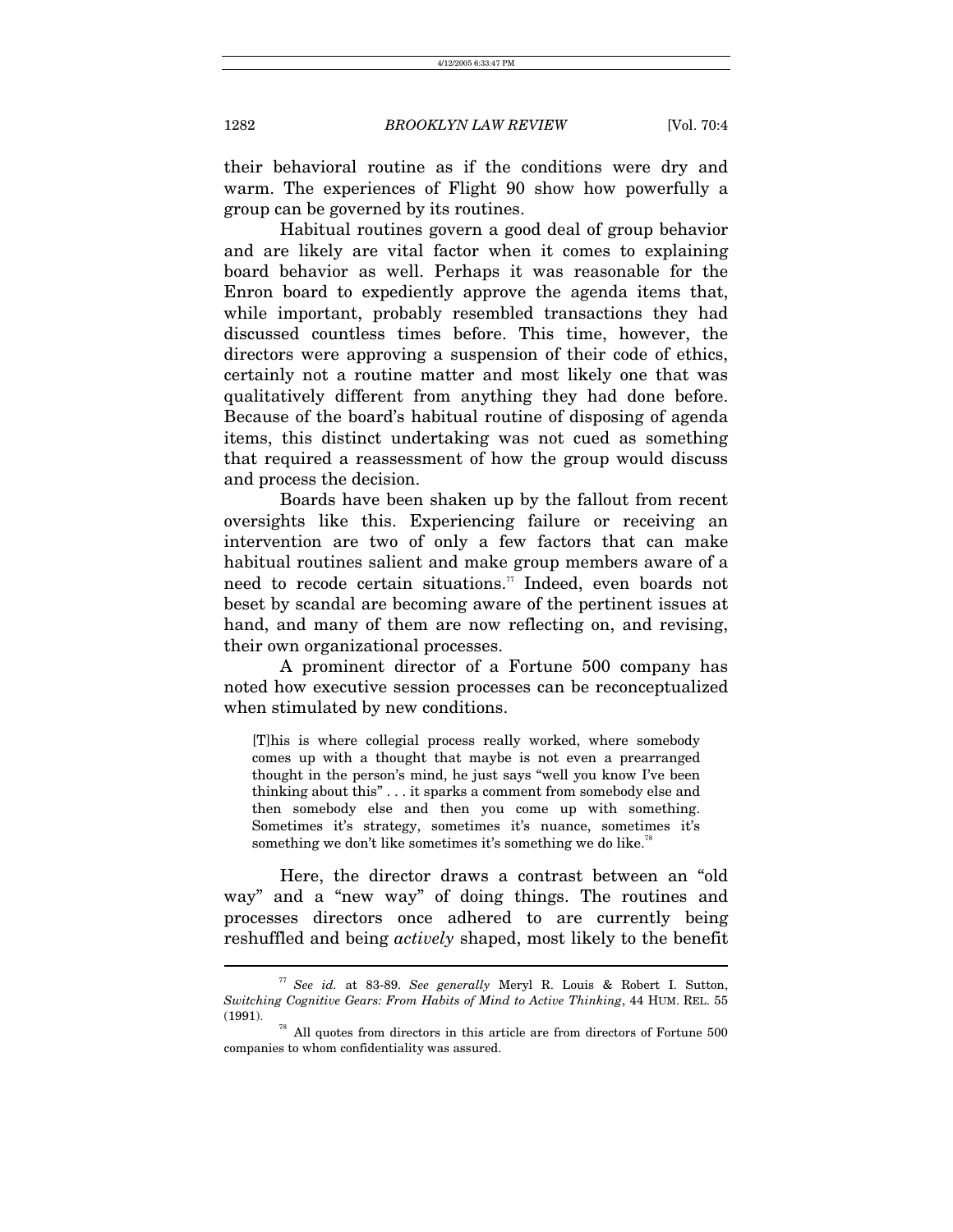of the process. As the external shock subsides, however, whatever processes boards adopt will reflect the same tendency toward routine that usually shapes group behavior.

# IV. BOARDS IN A CHANGING ENVIRONMENT

As we consider the social influences that shape group behavior and board outcomes from within, we must not forget that boards are also embedded in a wider, social context—a complex and increasingly institutionalized environment. Corporate governance researchers in the 1990s recognized the importance of this environment to boards but focused primarily on the role of investors and their interests in driving board processes and outcomes. Although these issues are important, we believe there is a more subtle and more powerful environmental shift affecting boards.

There is no doubt that boards have evolved from being practically impenetrable groups to being more easily pressured to adopt certain forms and functions to have legitimacy. In fact, an increasingly organized environment has, and will, continue to affect boards through its ability to exercise authority over how boards should work. It does this by creating a set of broader norms that are thought to improve governance and lead to expectations that must be met to establish legitimacy. Sociologists would term such an evolution the "institutionalization" of the board, an evolution that certainly will penetrate the group context of the board and add another dimension of social influence to those which have been described above. By institutionalization, we mean a range of influences, controls, patterns, and tacit understandings that make up the whole corporate governance field. Institutional pressures emanate from the relational networks of organizations that arise in the broader societal context. This includes many elements beyond the boundaries of any single board. It includes the consensual notions held by ordinary investors about what a board ought to be like, how institutional investors believe board members ought to behave, and the network of governance rating agencies seeking to influence board behavior and governance outcomes, among others.

Concretely, the three domains effecting this institutionalization are the legal, the consultative, and the educational domains. First, legislators have just completed, through Sarbanes-Oxley, a prescriptive intervention more extensive than any that has come before, putting forth new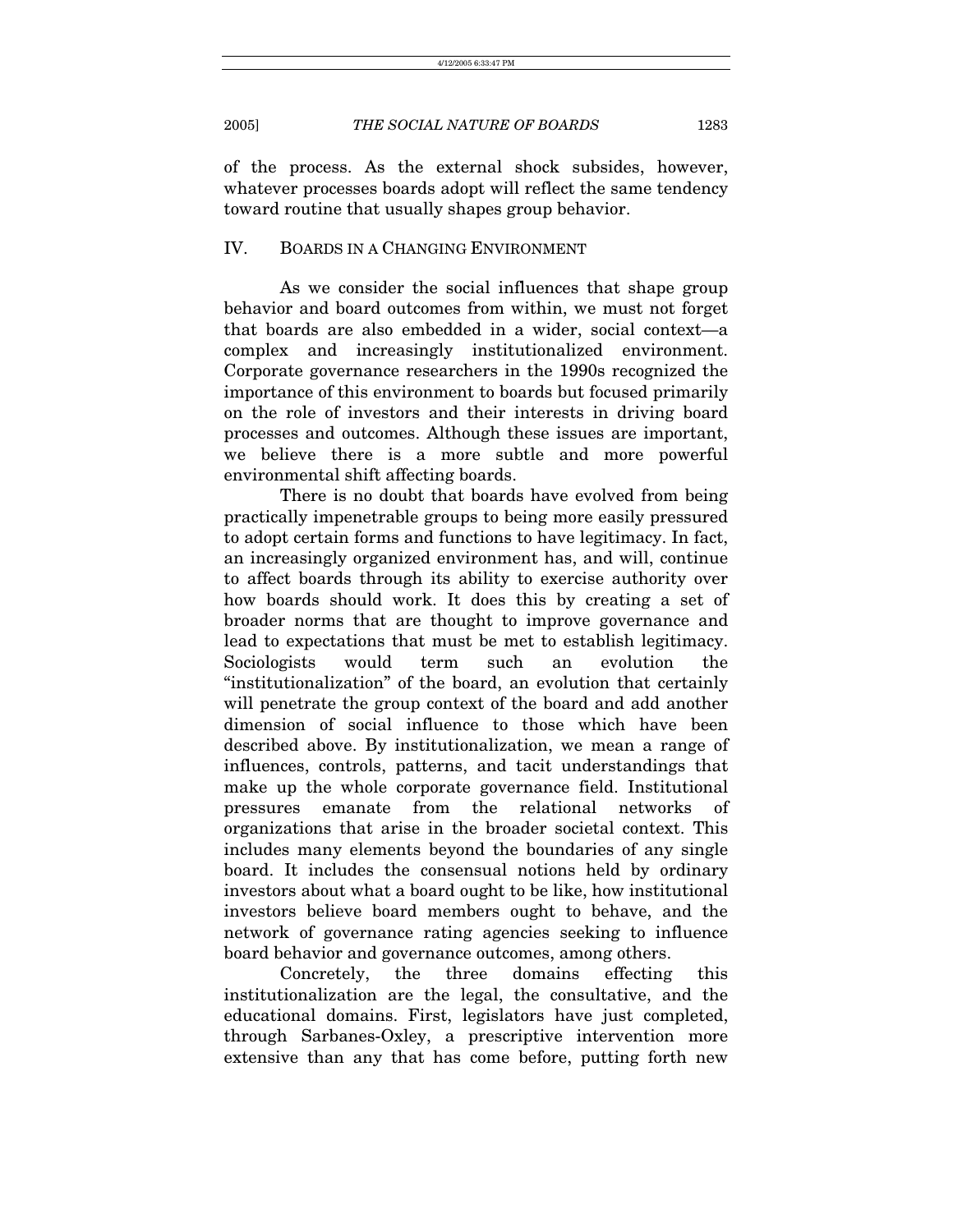independence requirements, stipulating committee structures and frequency of meetings, and mandating director qualifications. Many of the recent actions boards have taken are efforts to demonstrate compliance to new legal standards. Organizational scholarship suggests that boards can easily go through the theatre of achieving legal compliance while doing little to improve the underlying quality of their governance. Compliance to legal mandates of what defines an independent director, for example, doesn't guarantee psychological independence. The adherence to legal prescriptions does not necessitate that those principles are manifest in board behavior. Given the opaque nature of corporate governance activities, it is fairly easy for boards to adopt the structures that signal good governance on paper but are, in fact, loosely coupled to actual board activities. Requiring board committees to have a written charter does not ensure that directors will adhere to the spirit and not just the letter of that charter. As several commentators have noted, Enron's board was upheld as a paragon of high quality, independent governance.

The various intermediary institutions that have evolved with respect to corporate governance have been even more influential in shaping the language and the expectations around boards of directors. Ratings agencies scrutinize boards based on checklists of desirable structures and processes, implicitly linking conformance to these standards to board performance. A whole industry has emerged around peddlers of governance best practices, with scores of consulting firms opening corporate governance practices and offering both consulting and training programs to directors. Even the public relations firms have gotten into the game, recognizing how important it is for boards to communicate to shareholders and the media in a way that is in line with best practice and restores trust. Several PR giants, including WPP Group PLC and Interpublic Group of Cos. Inc., have devoted business units to corporate governance.<sup>[79](#page-26-0)</sup>

Finally, there is an emerging "professional" logic of the director position. Universities and business schools, in addition to consulting firms, have seen the need to develop executive programs for directors. Business schools are making an effort to include corporate governance courses in their MBA

<span id="page-26-0"></span><sup>79</sup> *See* Vanessa O'Connell & Stephanie Paterik, *PR Firms Get into Advising on Governance*, WALL ST. J., July 22, 2002, at B1.